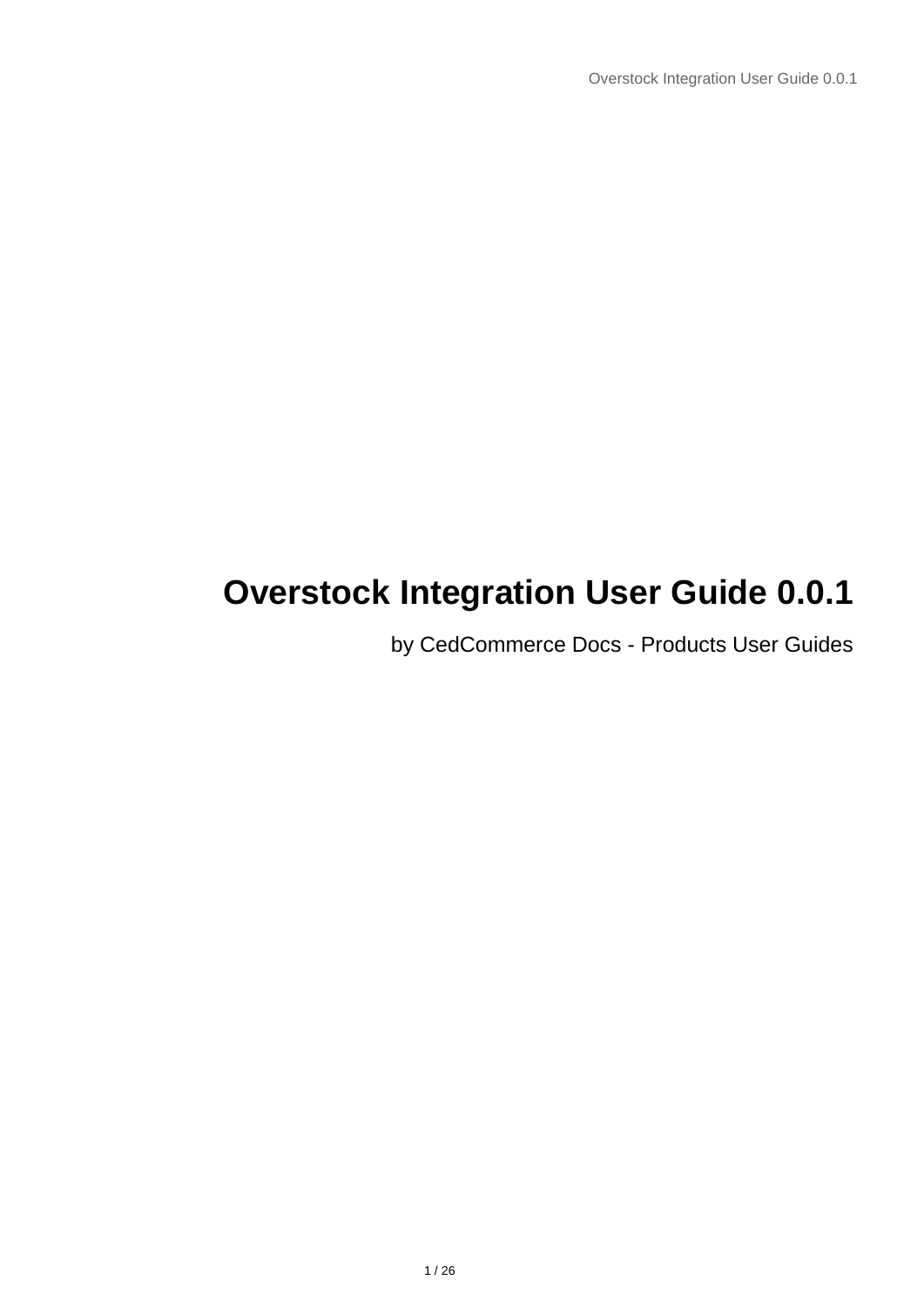| 5.3. Submit Actions on the Overstock Profile Listing Page  11 |    |
|---------------------------------------------------------------|----|
|                                                               |    |
|                                                               | 15 |
|                                                               |    |
|                                                               |    |
|                                                               |    |
|                                                               |    |
|                                                               |    |
|                                                               | 24 |
|                                                               |    |
|                                                               |    |
|                                                               |    |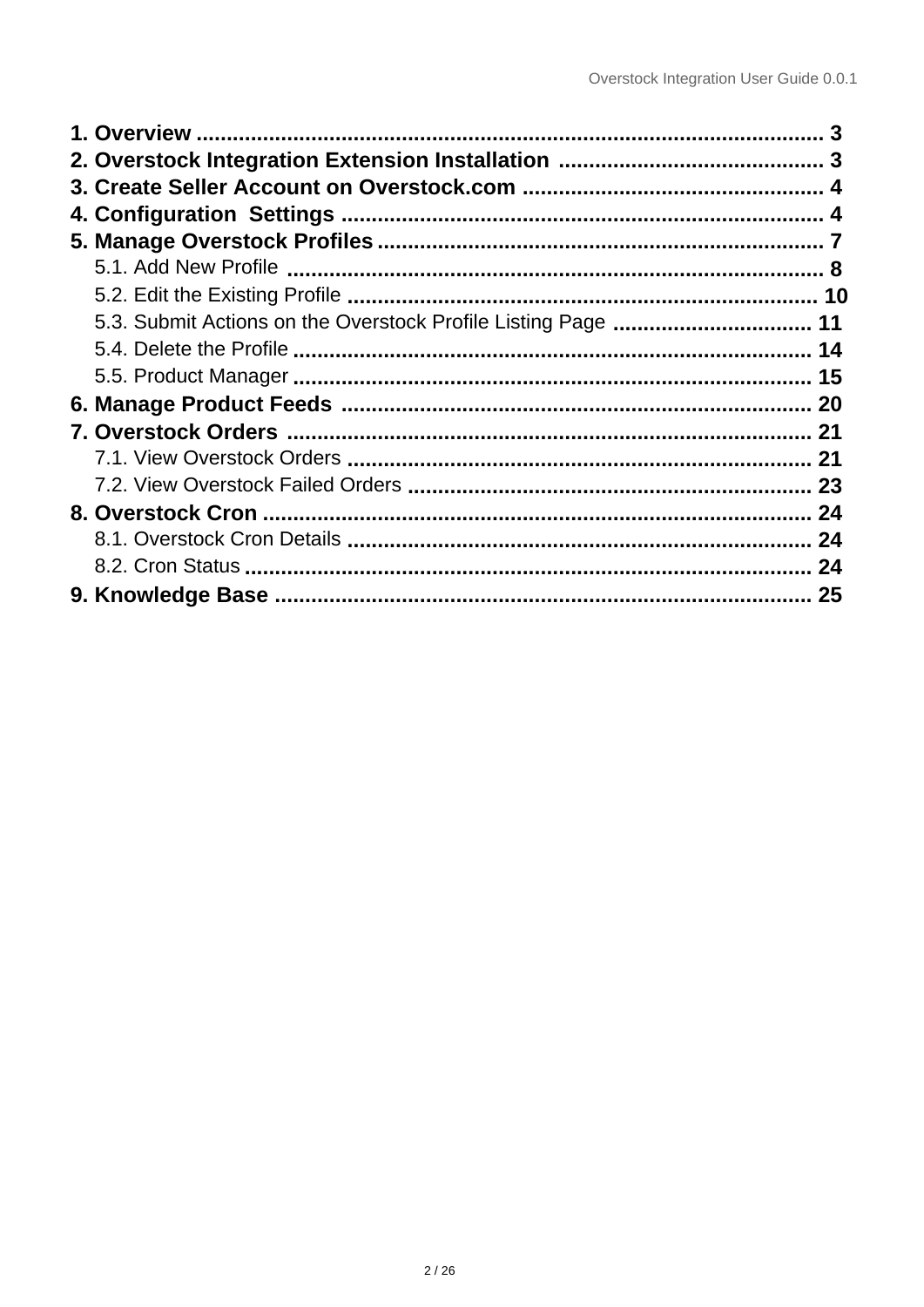### <span id="page-2-0"></span>**1. Overview**

Founded in 1997 Overstock.com initially sold exclusively surplus and returned merchandise over online ecommerce marketplace platform, providing liquidation to the inventories of nearly 15 failed and unsuccessful companies, by retailing their product below-wholesale prices; furthermore, it expanded and started to sell new merchandise also. Overstock deals in bedding, home decor, furniture, and many other goods that are closeout as well as new merchandise.

CedCommerce Overstock-Magento store Integration extension interacts with the Overstock Marketplace to integrate the synchronized product listing between Magento store and the overstock.com retailers.It enables the admin to manage the Overstock orders on the vendor's Magento stores without making any significant changes to operational functionalities.

The merchant can create Overstock Categories and its dependent attributes on the Magento store. The process enables the merchant to configure the desired product category in the Magento store for automatic submission of the selected product to the same Category on overstock.com. Synchronizing orders, products, pricing, and inventory is possible through establishing the communication between Overstock APIs and the Overstock-Magento store Integration extension.

#### **Key Features are as follows:**

- **Profile-based product Upload:** Admin can create a profile and map the category and attributes to the Magento 2 store category and attributes. Then, after assigning the products to the profile, the admin can easily upload products.
- **Synchronized Product Edit:** Whenever an already-uploaded product is edited on Magento 2 store, then it gets updated on Overstock by making use of the available feature. Products get updated individually as well in bulk.
- **Bulk Upload System:** The merchant has the flexibility to upload any number of products on overstock.com using bulk product upload feature.
- **Synchronized Inventory:** Auto synchronization of the inventory at regular intervals and the listing of the products along with all the details is established between Magento 2 store and overstock.com.
- **Product Category Mapping:** Follows many-to-one category mapping philosophy. Admin can map many categories of the Magento 2 store to the single category of Overstock.
- **Low Stock Notifications:** Whenever Stock diminishes lower than the threshold, notification is sent informing the status
- **Creation of Magento Store Orders:** The newly placed orders on overstock.com are automatically created in the Magento 2 store with all the required details as it is on overstock.com.
- **Rejected Products Notification:** If any product containing some invalid details is rejected by overstock.com, then its information is fetched from the automatically synchronized requests along with the error due to which it is rejected.
- **Shipment Automation:** Admin can automate the shipment process with Shipstation, Shipwork, Stamps.com, Linnworks, Xtento, ShipRush.

### **2. Overstock Integration Extension Installation**

#### **To install the extension:**

- 1. Log in the **ftp**, and then go to Magento 2 root folder (generally present under the public\_html folder).
- 2. Create a new folder named code under the app folder; under code folder, create a folder named Ced. a. Upload or Drag and Drop app/code/Ced/Houzz directory.
	- b. After successfully uploading the directory, the extension will be installed/upgraded.
	- c. Now run the following upgrade command in cmd
		- php bin/magento setup:upgrade.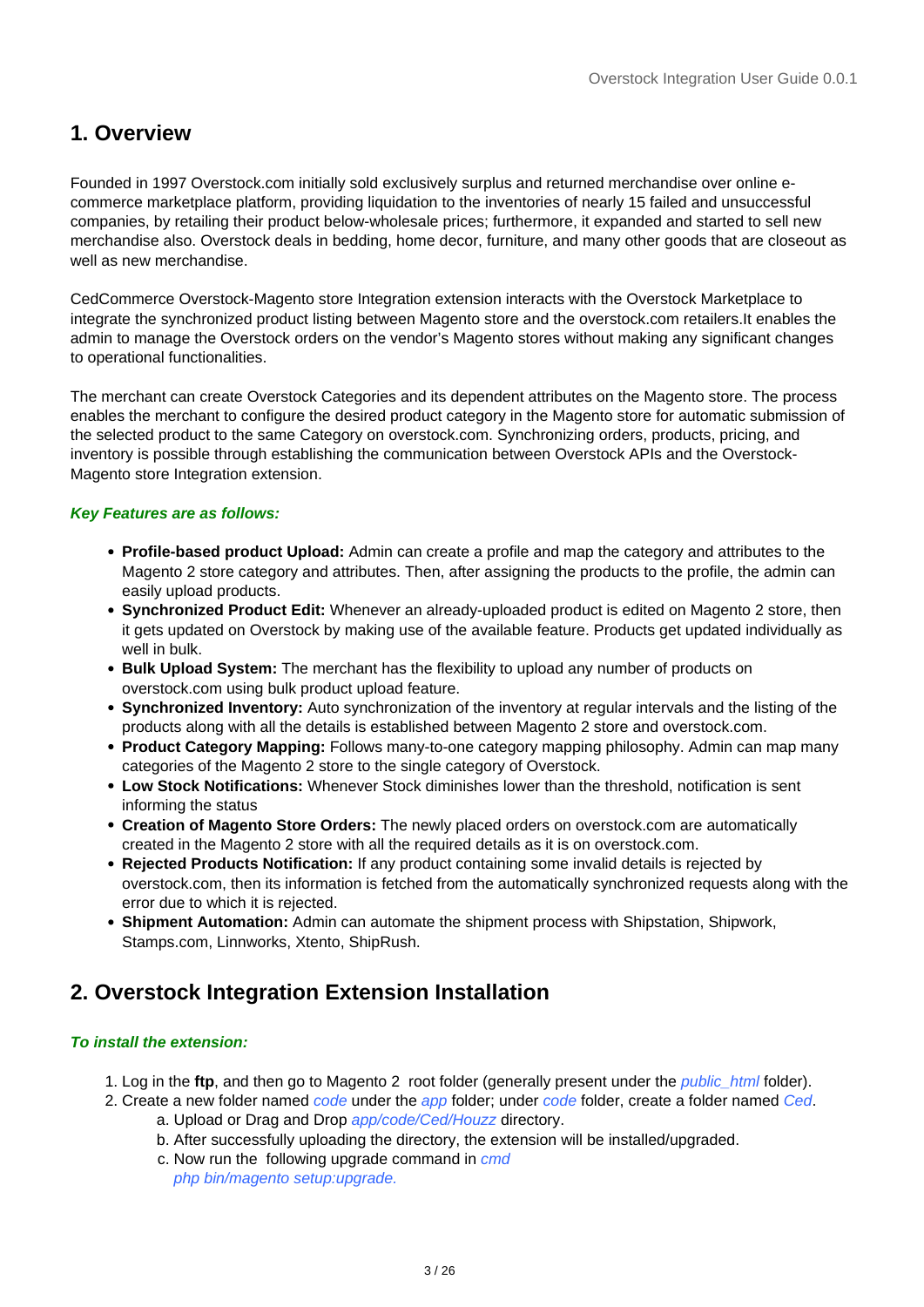### <span id="page-3-0"></span>**3. Create Seller Account on Overstock.com**

The admin has to create a seller account on the seller panel of the Overstock marketplace before starting the process of integration.The created username and password are used while setting up the configuration settings.

#### **To create a seller account**

1. Go to the https://www.supplieroasis.com/Pages/UserRegistration.aspx (https://www.supplieroasis.com/Pages/UserRegistration.aspx) link.

The page appears as shown in the following figure:

| O. Supplier Oasis                      |                       |                       |  |  |  |  |
|----------------------------------------|-----------------------|-----------------------|--|--|--|--|
| <b>Create Your Account</b>             |                       |                       |  |  |  |  |
| Username                               |                       | (Limit 20 characters) |  |  |  |  |
| First Name                             |                       |                       |  |  |  |  |
| Last Name                              |                       |                       |  |  |  |  |
| Company Name                           |                       |                       |  |  |  |  |
| <b>Email Address</b>                   |                       |                       |  |  |  |  |
| Phone Number   000-000-0000            |                       |                       |  |  |  |  |
| Password                               |                       |                       |  |  |  |  |
| Repeat Password                        |                       |                       |  |  |  |  |
|                                        | <b>Create Account</b> | Go Back               |  |  |  |  |
| You can review our privacy policy here |                       |                       |  |  |  |  |

- 2. Enter the values in the Username, password, and other required fields.
- 3. Click the **Create** button.

The account is created. After account creation, the account needs approval for further use.

### **4. Configuration Settings**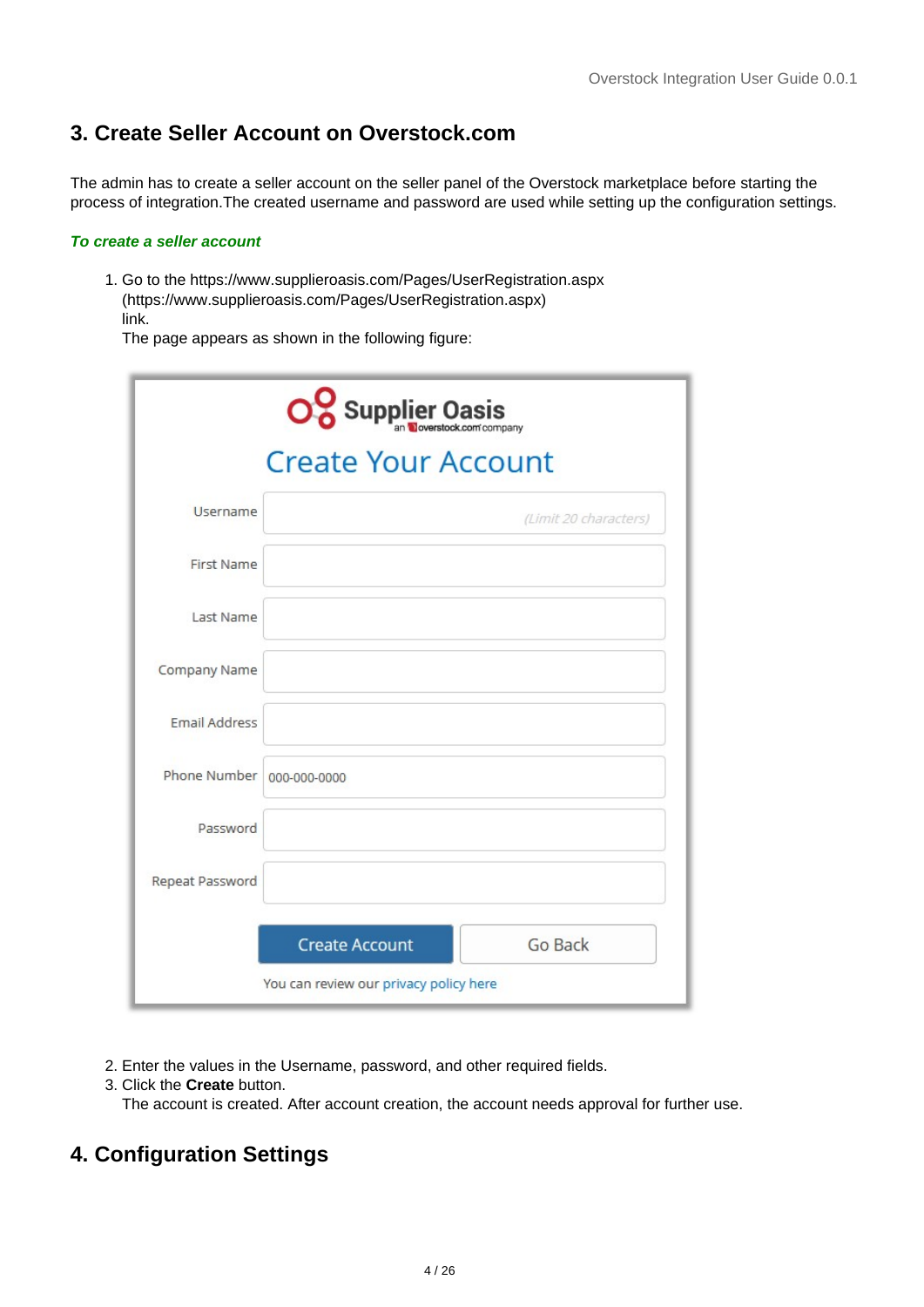Once the extension is successfully installed on the Merchant's store, the Overstock tab appears in the Magento Admin Panel.

The admin has to set up the configuration settings for establishing the connection between the Magento store and the overstock marketplace.

#### **To set up the configuration settings in the Magento Admin panel:**

- 1. Go to the **Admin** panel.
- 2. On the left navigation bar, you will find **Overstock Integration** option.

| m                                                  | Configuration                                          |              |                             |
|----------------------------------------------------|--------------------------------------------------------|--------------|-----------------------------|
| $\circ$<br><b>BUYSHOP</b><br><b>B</b><br>DASHBOARD | <sup>◎</sup><br>Default Config v<br><b>Store View:</b> |              |                             |
| $\circ$<br><b>AMAZON</b>                           | <b>CEDCOMMERCE</b>                                     | $\checkmark$ | <b>General Options</b>      |
| <b>MAGENTO</b><br>CONNECT<br>A                     | <b>MAGEPLAZA EXTENSIONS</b>                            | $\checkmark$ | <b>Captions Font</b>        |
| JET<br>O                                           | <b>BUYSHOP 2.0.0</b>                                   | $\wedge$     | Header                      |
| <b>OVERSTOCK</b><br><b>INTEGRATION</b><br>w        | <b>Theme Settings</b>                                  |              | Footer                      |
| <b>WALMART</b><br><b>INTEGRATION</b><br>\$         | <b>Theme Colors</b>                                    |              | <b>Footer Socials Links</b> |
| SALES<br>Ŵ                                         | Theme Install                                          |              | <b>Product Listing</b>      |
| <b>PRODUCTS</b>                                    | <b>Theme License</b>                                   |              | Product Page                |

#### 1. Click **Configuration**.

The **Overstock Configuration** page appears as shown in the following figure:

| Configuration                     | ٢                                   |
|-----------------------------------|-------------------------------------|
| Ø<br>Store View: Default Config ▼ |                                     |
| <b>CEDCOMMERCE</b><br>$\wedge$    | <b>Overstock Api Settings</b>       |
|                                   |                                     |
| <b>General Settings</b>           | <b>Overstock Order Settings</b>     |
| <b>General Setting</b>            | <b>Overstock Inventory Settings</b> |
| <b>General Jet Setting</b>        | <b>Overstock Cron Settings</b>      |

2. Click on **Overstock API settings,** you will find the following window: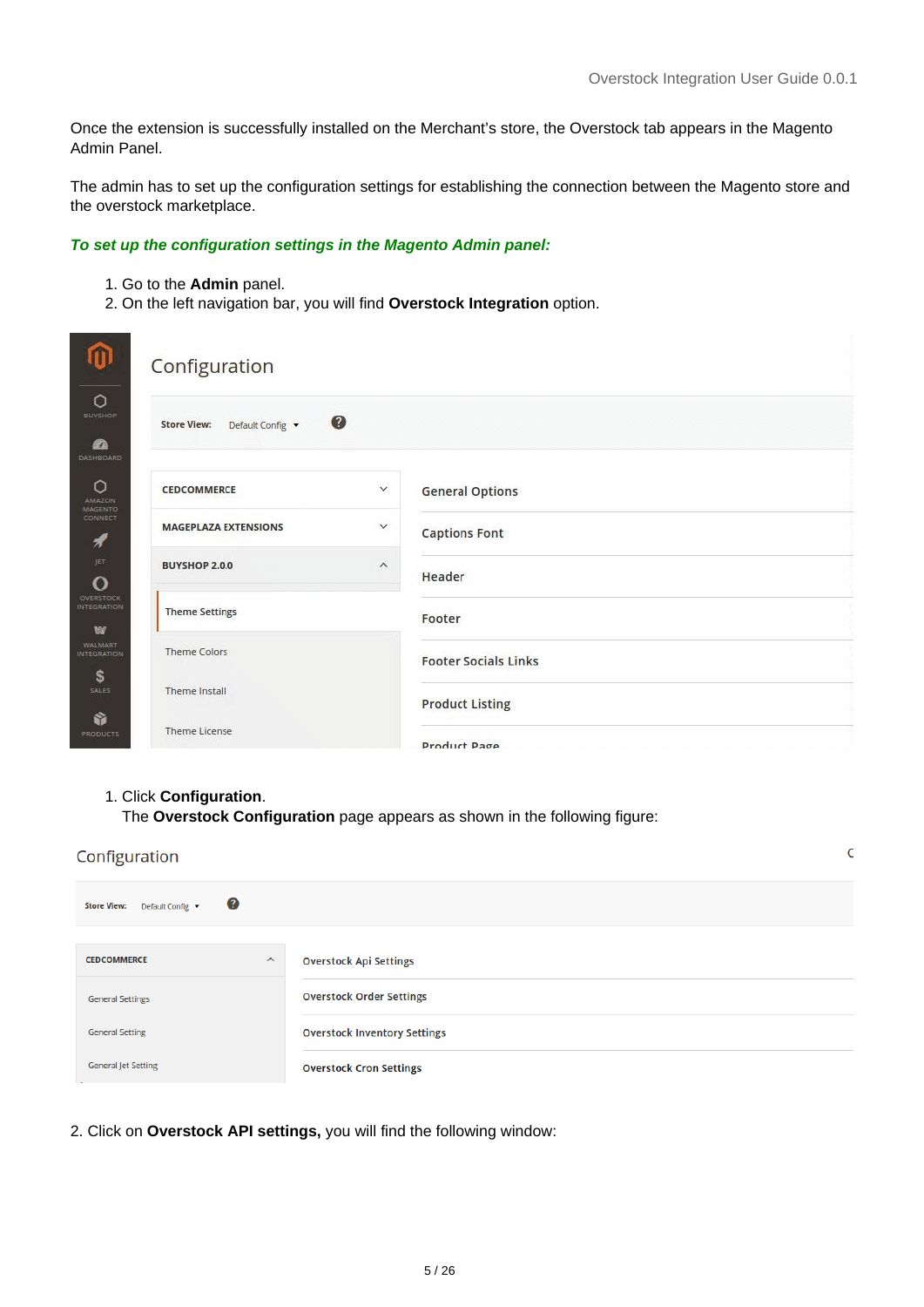#### Overstock Integration User Guide 0.0.1

| Configuration                                 |                                            |                     | $admin$ $\star$    |
|-----------------------------------------------|--------------------------------------------|---------------------|--------------------|
| Ø<br><b>Store View:</b><br>Default Config ▼   |                                            |                     | <b>Save Config</b> |
| <b>CEDCOMMERCE</b><br>$\widehat{\phantom{a}}$ | <b>Overstock Api Settings</b>              |                     | $\odot$            |
| <b>General Settings</b>                       | <b>Enabled</b><br>[global]                 | Yes<br>$\mathbf{v}$ |                    |
| <b>General Setting</b>                        | <b>Username</b><br>[global]                | your username       |                    |
| <b>General Jet Setting</b>                    | Password<br>[global]                       |                     |                    |
| <b>Overstock Configuration</b>                | <b>Orders Fetch Start Date</b><br>[global] | 画<br>2017-12-01     |                    |
| <b>Walmart Configuration</b>                  | <b>Debug Log</b><br><b>Pobal</b>           | Yes<br>$\mathbf{v}$ |                    |

- 1. In the **Enabled** list, select **Yes**.
- **Note** : The **No** option disables the Overstock Integration extension.
- 2. In the **Orders Fetch Start Date** box, click the Calendar icon to select the required date.
- 3. In the **Overstock Username** box, enter the Overstock Seller Account username.
- 4. In the **Overstock Password** box, enter the Overstock Seller Account password.
- 5. In the **Overstock Debug Log** list, select **Yes** to enable Overstock Debug Mode for logging.
- 3. Click on **Overstock Order settings,** you will find the following window:

| Configuration                                              |                                                  |                                                     | Q | $admin$ $\star$    |
|------------------------------------------------------------|--------------------------------------------------|-----------------------------------------------------|---|--------------------|
| $\boldsymbol{c}$<br><b>Store View:</b><br>Default Config ▼ |                                                  |                                                     |   | <b>Save Config</b> |
| <b>CEDCOMMERCE</b><br>$\boldsymbol{\wedge}$                | <b>Overstock Api Settings</b>                    |                                                     |   | $\odot$            |
| <b>General Settings</b>                                    | <b>Overstock Order Settings</b>                  |                                                     |   | $\odot$            |
| <b>General Setting</b>                                     | Please set the order settings for Overstock.com  |                                                     |   |                    |
| <b>General Jet Setting</b>                                 | <b>Increment Id Prefix</b><br>[global]           | <b>OVRSTK-</b><br>Prefix for Overstock Increment ID |   |                    |
| <b>Overstock Configuration</b>                             | <b>Order Email</b><br>[global]                   |                                                     |   |                    |
| <b>Walmart Configuration</b>                               | <b>Force Product Create on Order</b><br>[global] | <b>Disable</b><br>$\mathbf{v}$                      |   |                    |
| Jet Configuration                                          | <b>Mock Order</b><br>[global]                    | <b>Disable</b><br>$\mathbf{v}$                      |   |                    |

- 1. In the **Increment Id Prefix** enter the Overstock Increment ID.
- 2. In the **Order Email** box, enter the email id.
- 3. In the **Force Product Create on Order** you can enable/disable with the drop-down menu.
- 4. In the **Mock Order** box also you can enable/disable the option.
- 4. Click on **Overstock Inventory Settings**. You will see a window as shown: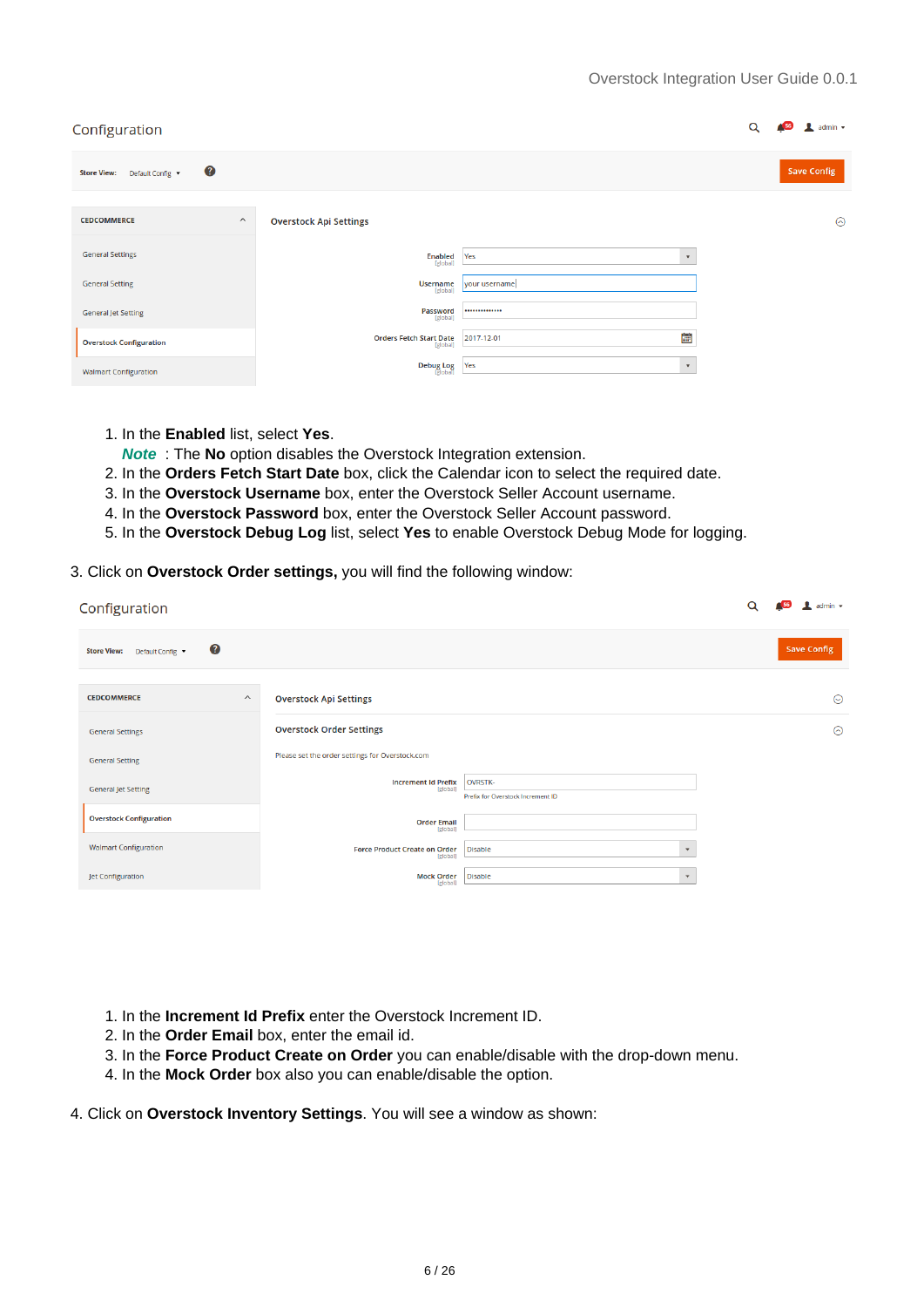<span id="page-6-0"></span>

| Configuration                                              |                                                             | admin $\star$      |
|------------------------------------------------------------|-------------------------------------------------------------|--------------------|
| $\boldsymbol{c}$<br><b>Store View:</b><br>Default Config ▼ |                                                             | <b>Save Config</b> |
| <b>CEDCOMMERCE</b><br>$\widehat{\phantom{a}}$              | <b>Overstock Api Settings</b>                               | $\odot$            |
| <b>General Settings</b>                                    | <b>Overstock Order Settings</b>                             | $\odot$            |
| <b>General Setting</b>                                     | <b>Overstock Inventory Settings</b>                         | $\odot$            |
| <b>General Jet Setting</b>                                 | Please set the product inventory settings for Overstock.com |                    |
| <b>Overstock Configuration</b>                             | Warehouse<br>[global]<br>Overstock.com Warehouse name       |                    |
| <b>Walmart Configuration</b>                               | <b>Overstock Cron Settings</b>                              | $\odot$            |
| let Configuration                                          |                                                             |                    |

#### 1. Enter the **Overstock Warehouse Name**.

5. Click on **Overstock Cron Settings**. You will find the window as shown below.

| Configuration                               |                                                    |                                                                         |
|---------------------------------------------|----------------------------------------------------|-------------------------------------------------------------------------|
| <b>General Settings</b>                     | <b>Overstock Order Settings</b>                    |                                                                         |
| <b>General Setting</b>                      | <b>Overstock Inventory Settings</b>                |                                                                         |
| <b>General Jet Setting</b>                  | <b>Overstock Cron Settings</b>                     |                                                                         |
| <b>Overstock Configuration</b>              | <b>Overstock Order Cron</b><br>[global]            | <b>Disable</b><br>$\overline{\mathbf{v}}$                               |
| <b>Walmart Configuration</b>                |                                                    | <b>Order Fetch Cron</b>                                                 |
| Jet Configuration                           | <b>Overstock Price/ Full Item Cron</b><br>[global] | <b>Disable</b><br>$\overline{\mathbf{v}}$<br><b>Price Sync Cron</b>     |
| <b>MAGEPLAZA EXTENSIONS</b><br>$\checkmark$ | Overstock Inventory Cron                           | <b>Disable</b><br>$\overline{\mathbf{v}}$<br><b>Inventory Sync Cron</b> |

- 1. **Overstock Order Cron:** Enable/Disable the **Order Fetch Cron**.
- 2. **Overstock Price/Full Item Cron:** Enable/Disable the **Price Sync Cron**.
- 3. **Overstock Inventory Cron**: Enable/Disable the **Inventory Sync Cron**.

### **5. Manage Overstock Profiles**

Admin can create a new profile and assign the required products to the profile. While creating and editing the profile, admin can map the Magento Store attributes to the Overstock attributes. These attributes are applicable to all the products that are assigned to the profile.

#### **Admin can do the following tasks:**

- Add new profile
- Edit the existing profile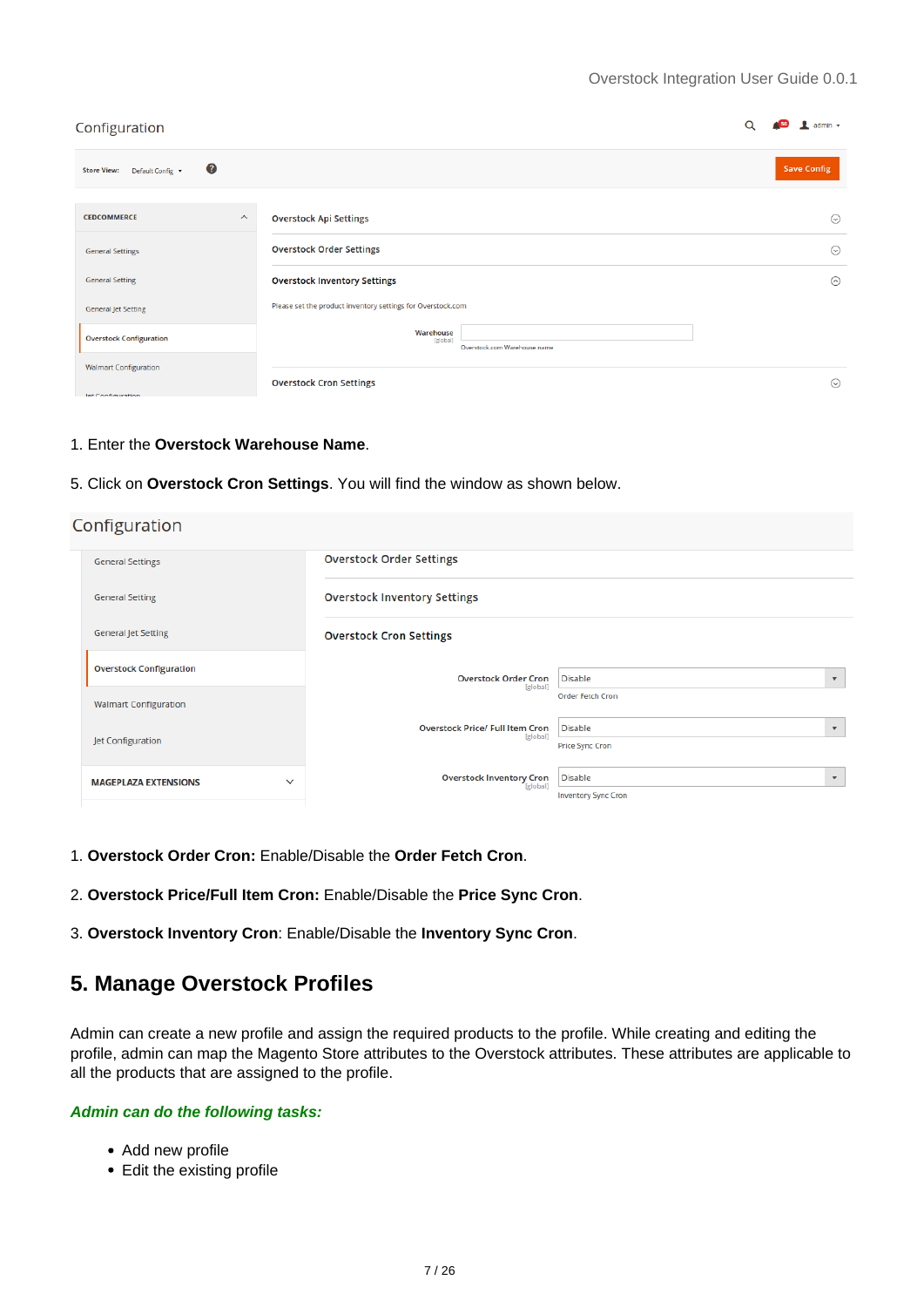- <span id="page-7-0"></span>• Delete the profile
- Submit Actions on the Overstock Profile Listing Page
- Product Manager

### **5.1. Add New Profile**

#### **To add a new profile**

- 1. Go to the **Magento Admin** panel.
- 2. On the left navigation bar, click the **Overstock Integration** menu.

The menu appears as shown in the following figure:

| Configuration                                                                    |                         |                             |
|----------------------------------------------------------------------------------|-------------------------|-----------------------------|
| $\circ$<br><b>BUYSHOP</b><br>Default Config v<br><b>Store View:</b><br><b>BA</b> | €                       |                             |
| DASHBOARD<br>$\circ$<br>CEDCOMMERCE<br><b>AMAZON</b>                             | $\checkmark$            | <b>General Options</b>      |
| <b>MAGENTO</b><br>CONNECT<br><b>MAGEPLAZA EXTENSIONS</b><br>1                    | $\checkmark$            | <b>Captions Font</b>        |
| JET<br><b>BUYSHOP 2.0.0</b><br>$\Omega$                                          | $\widehat{\phantom{a}}$ | Header                      |
| OVERSTOCK<br><b>INTEGRATION</b><br><b>Theme Settings</b><br>w                    |                         | Footer                      |
| <b>WALMART</b><br><b>Theme Colors</b><br><b>INTEGRATION</b>                      |                         | <b>Footer Socials Links</b> |
| \$<br>Theme Install<br><b>SALES</b>                                              |                         | <b>Product Listing</b>      |
| ŵ<br><b>Theme License</b><br><b>PRODUCTS</b>                                     |                         | Product Page                |

#### 3.Click the **Manage Profiles** menu.

The **Overstock Profile Listing** page appears as shown in the following figure:

| <b>Manage Profile</b>   |                                             |                         |                     |               | Q                                                                                                                    | $\frac{1}{26}$ admin $\sim$ |
|-------------------------|---------------------------------------------|-------------------------|---------------------|---------------|----------------------------------------------------------------------------------------------------------------------|-----------------------------|
|                         |                                             |                         |                     |               |                                                                                                                      | <b>Add New Profile</b>      |
| Actions                 | 1 records found<br>$\overline{\phantom{a}}$ |                         |                     |               | <b>←</b> Default View ▼ <b>← ◆</b> Columns ▼<br>Filters<br>20<br>$\langle$<br>$\bullet$   per page<br>1 <sup>1</sup> | of 1 $\rightarrow$          |
| ╦<br>ID                 | <b>Profile Code</b>                         | <b>Profile Category</b> | <b>Profile Name</b> | <b>Status</b> | <b>Product Count</b>                                                                                                 | Action                      |
| $\Box$<br>$\frac{1}{2}$ | overstock                                   |                         | overstock           | Enabled       | 17<br>$\sim$                                                                                                         | Select <b>v</b>             |

#### 4.Click the **Add New Profile** button.

The page appears as shown in the following figure: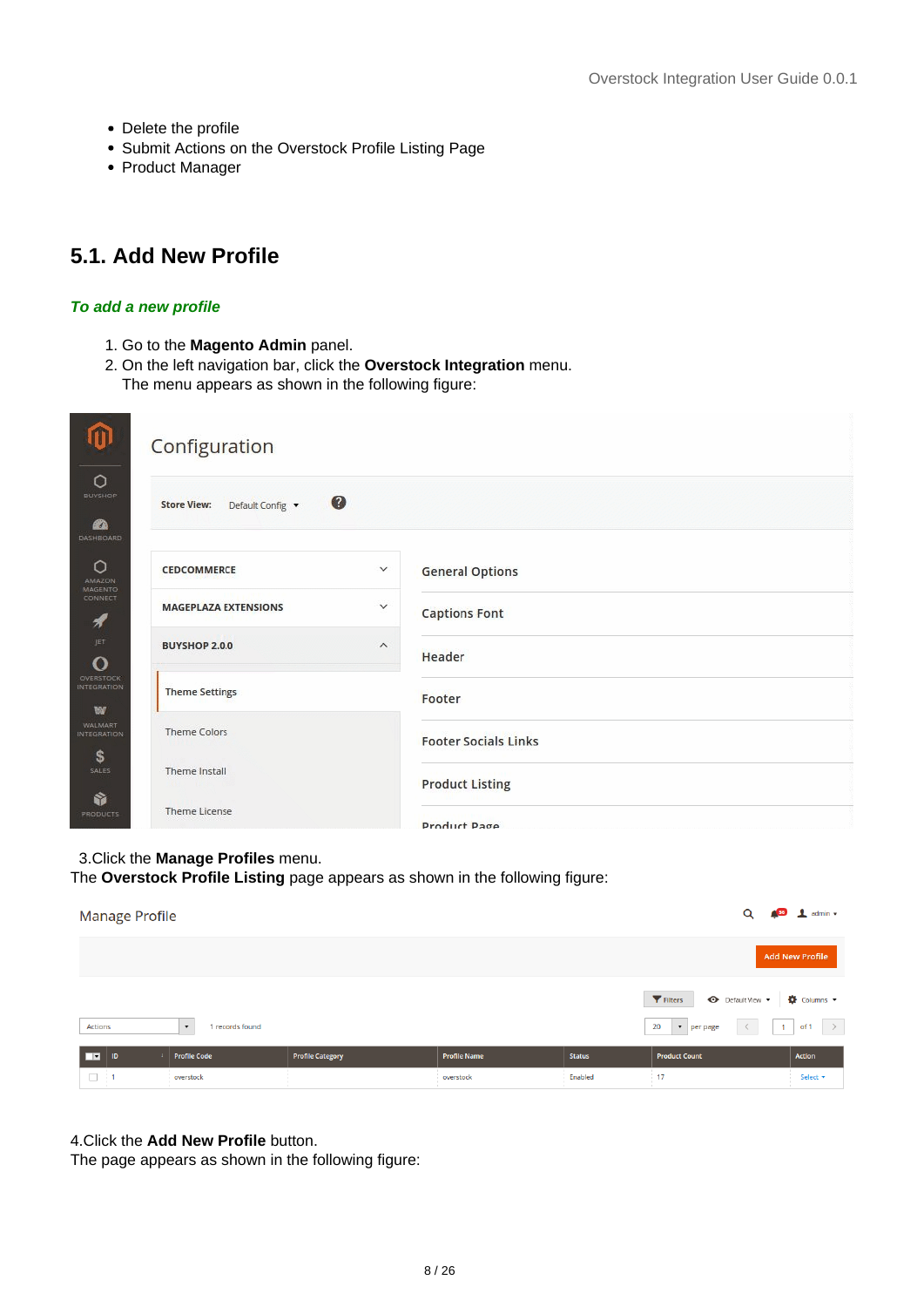| <b>New Profile</b>                 |                            |                   |                                                 |              |                                                                    | Q                              | $\mathbf{\mathbf{I}}$ admin $\mathbf{v}$ |
|------------------------------------|----------------------------|-------------------|-------------------------------------------------|--------------|--------------------------------------------------------------------|--------------------------------|------------------------------------------|
|                                    |                            | $\leftarrow$ Back | <b>Delete</b>                                   | <b>Reset</b> | <b>Save and Continue Edit</b>                                      | <b>Save and Manage Product</b> | <b>Save Profile</b>                      |
| <b>PROFILE INFORMATION</b>         | <b>Profile Information</b> |                   |                                                 |              |                                                                    |                                |                                          |
| <b>Profile info</b>                | Profile Code *             |                   |                                                 |              |                                                                    |                                |                                          |
| Mapping<br><b>Profile Products</b> | Profile Name *             |                   | For internal use. Must be unique with no spaces |              |                                                                    |                                |                                          |
|                                    | Profile Status *           | <b>Disabled</b>   | $\boldsymbol{\mathrm{v}}$                       |              | Specific store view information of products will send to overstock |                                |                                          |

5.In the **Profile Code** box, enter a profile code.

 **Note:** It is only for the internal use. Use the unique profile code with no spaces. Start with small letters.

6.In the **Profile Name** box, enter the name of the profile.  **Note:** Use the unique name to identify the profile.

7.In the **Status** list, select **Enabled** to enable the profile.  **Note:** The **Disabled** option disables the profile.

8.Click the **Save and Continue Edit** button.

a.

9.In the left navigation panel, click the **Mapping** menu. The page appears as shown in the following figure:

| <b>PROFILE INFORMATION</b> | <b>Category Mapping</b>                                           |                                                   |                           |  |  |  |  |
|----------------------------|-------------------------------------------------------------------|---------------------------------------------------|---------------------------|--|--|--|--|
| Profile info A             | Root Level Category *                                             | Baby Baby Bedding Baby Bed Sheets Baby Bed Sheets | $\boldsymbol{\mathrm{v}}$ |  |  |  |  |
| <b>Mapping</b>             | Search                                                            |                                                   |                           |  |  |  |  |
| <b>Profile Products</b>    |                                                                   |                                                   |                           |  |  |  |  |
|                            | Overstock / Magento Attribute Mapping (Required/Optional mapping) |                                                   |                           |  |  |  |  |
|                            | <b>Overstock Attribute</b>                                        | <b>Magento Catalog Attribute</b>                  | <b>Default Value</b>      |  |  |  |  |
|                            | productid                                                         | productid<br>$\boldsymbol{\mathrm{v}}$            |                           |  |  |  |  |
|                            | productName<br>$\mathbf{v}$                                       | productName<br>$\boldsymbol{\mathrm{v}}$          |                           |  |  |  |  |
|                            | productVariationName<br>$\mathbf{v}$                              | productVariationName<br>$\mathbf{v}$              |                           |  |  |  |  |
|                            | vendorSku<br>$\mathbf{v}$                                         | vendorSku<br>$\boldsymbol{\mathrm{v}}$            |                           |  |  |  |  |

10.In the right panel, under **Category Mapping**, do the following steps:

- In the **Root Level Category**, select the preferred Overstock category that the admin wants to map.
- In the right panel, under **Overstock / Magento Attribute Mapping (Required/Optional mapping)**, do the following steps:

 In the **Magento Catalog Attribute** column, select the required Magento Store attribute to map it with the corresponding Overstock attribute.

b. Repeat the mapping of all the required or optional Magento Store attributes listed with the corresponding Overstock attributes.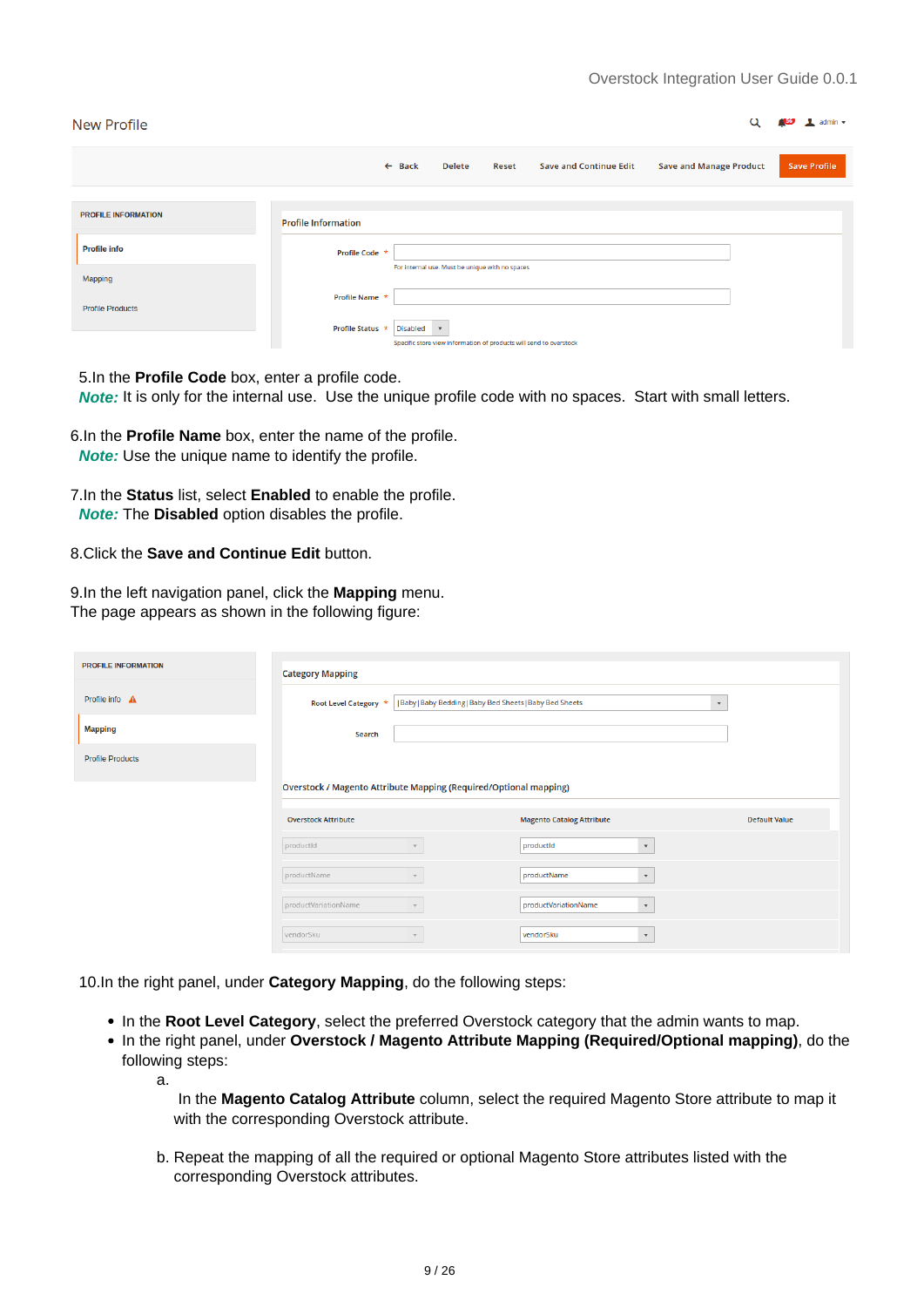c. Click the **Add Attribute** button to add more attributes.

#### <span id="page-9-0"></span>11. Click **Save and Continue Edit**.

12.In the left navigation panel, click the **Profile Products** menu. The page appears as shown in the following figure:

| <b>PROFILE INFORMATION</b> | Search              | <b>Reset Filter</b> | 0 records found     |      |                         | 20<br>$\overline{\phantom{a}}$ | per page   | of 1       |
|----------------------------|---------------------|---------------------|---------------------|------|-------------------------|--------------------------------|------------|------------|
| Profile info A             | M                   | <b>Product Id</b>   | <b>Product Name</b> | Type | Vendor<br><b>Status</b> | <b>Attrib. Set</b><br>Name     | <b>SKU</b> | <b>SKU</b> |
| Mapping                    | Yes<br>$\mathbf{v}$ | From                |                     |      |                         |                                |            | From       |
| <b>Profile Products</b>    |                     |                     |                     |      |                         |                                |            | <b>USD</b> |

Since no products as assigned to the profile, there are no products listed in the table.

13.Click the **Reset Profile** button.

### **5.2. Edit the Existing Profile**

#### **To edit the existing profile**

- 1. Go to the **Magento Admin** panel.
- 2. On the top navigation bar, click the **Overstock Integration** menu.The menu appears as shown in the following figure:

| m                                                | Configuration                                       |                       |                             |
|--------------------------------------------------|-----------------------------------------------------|-----------------------|-----------------------------|
| $\circ$<br><b>BUYSHOP</b><br><b>B</b>            | $\bullet$<br><b>Store View:</b><br>Default Config v |                       |                             |
| DASHBOARD<br>$\circ$<br>AMAZON<br><b>MAGENTO</b> | CEDCOMMERCE                                         | $\checkmark$          | <b>General Options</b>      |
| CONNECT<br>1                                     | <b>MAGEPLAZA EXTENSIONS</b>                         | $\checkmark$          | <b>Captions Font</b>        |
| JET<br>$\mathbf O$                               | <b>BUYSHOP 2.0.0</b>                                | $\boldsymbol{\wedge}$ | Header                      |
| <b>OVERSTOCK</b><br><b>INTEGRATION</b><br>w      | <b>Theme Settings</b>                               |                       | Footer                      |
| <b>WALMART</b><br><b>INTEGRATION</b><br>\$       | Theme Colors                                        |                       | <b>Footer Socials Links</b> |
| SALES<br>ŵ                                       | Theme Install                                       |                       | <b>Product Listing</b>      |
| <b>PRODUCTS</b>                                  | <b>Theme License</b>                                |                       | <b>Product Page</b>         |

3.Click the **Manage Profiles** menu.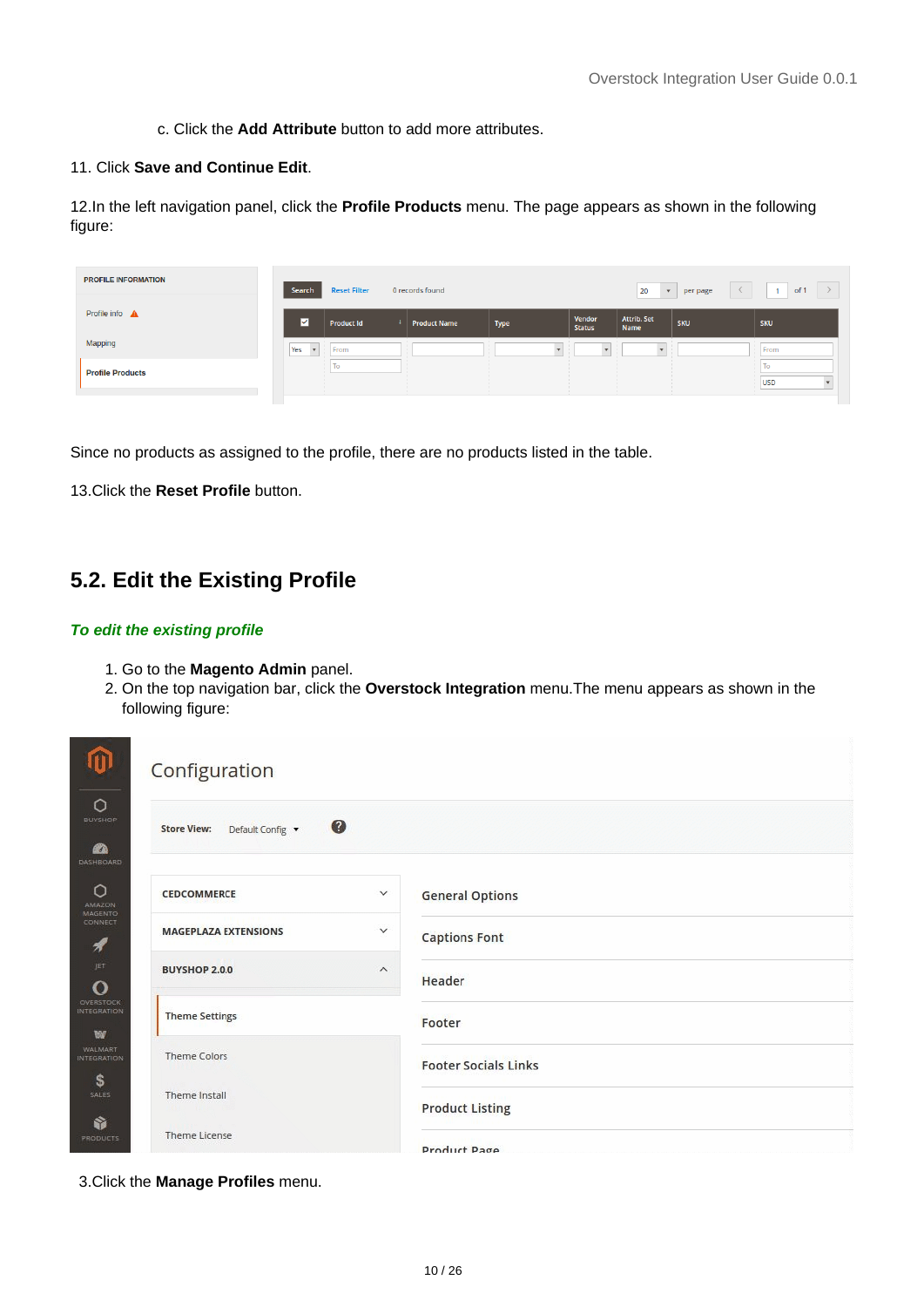Q<sup>o</sup> **L**admin -

#### <span id="page-10-0"></span>The **Overstock Profile Listing** page appears as shown in the following figure:

| <b>Manage Profile</b>                                                         |                         |                                  |                          | Q                                                                                   | $\frac{56}{2}$ admin $\sim$        |
|-------------------------------------------------------------------------------|-------------------------|----------------------------------|--------------------------|-------------------------------------------------------------------------------------|------------------------------------|
|                                                                               |                         |                                  |                          |                                                                                     | <b>Add New Profile</b>             |
| Actions<br>1 records found<br>$\cdot$                                         |                         |                                  |                          | Filters<br>Default View v<br>$\bullet$   per page<br>20<br>$1 -$                    | Columns v<br>$\rightarrow$<br>of 1 |
| <b>Profile Code</b><br>$\overline{\phantom{a}}$<br>ID<br>$\pm$ 1<br>overstock | <b>Profile Category</b> | <b>Profile Name</b><br>overstock | <b>Status</b><br>Enabled | <b>Product Count</b><br><b>COLLEGE</b><br>17<br><b>COLLEGE</b><br><b>COLLECTION</b> | Action<br>Select <b>v</b>          |

4.On this page, all the available profiles are listed.

5.Click the required row of the profile that the admin wants to edit.The **Edit Profile** page appears as shown in the following figure:

#### OR

In the **Action** column, click the arrow button, and then click **Edit Profile**.

#### New Profile

| .                          |                            |                   |                                                 |              |                                                                    |                                |                     |
|----------------------------|----------------------------|-------------------|-------------------------------------------------|--------------|--------------------------------------------------------------------|--------------------------------|---------------------|
|                            |                            | $\leftarrow$ Back | <b>Delete</b>                                   | <b>Reset</b> | <b>Save and Continue Edit</b>                                      | <b>Save and Manage Product</b> | <b>Save Profile</b> |
|                            |                            |                   |                                                 |              |                                                                    |                                |                     |
| <b>PROFILE INFORMATION</b> | <b>Profile Information</b> |                   |                                                 |              |                                                                    |                                |                     |
| <b>Profile info</b>        | Profile Code *             |                   |                                                 |              |                                                                    |                                |                     |
| Mapping                    |                            |                   | For internal use. Must be unique with no spaces |              |                                                                    |                                |                     |
| <b>Profile Products</b>    | Profile Name *             |                   |                                                 |              |                                                                    |                                |                     |
|                            | Profile Status *           | <b>Disabled</b>   | $\boldsymbol{\mathrm{v}}$                       |              | Specific store view information of products will send to overstock |                                |                     |

6.Make the changes as per requirement.

7.Click the **Save** button.

The changes are saved and listed on the **Overstock Profile Listing** page.

Or

8.Click the **Save and Continue Edit** button to save the created profile and continue editing, if required. Or

9. Click the **Save and Upload Product** button to save the profile and make ready to upload the product on Overstock.

The assigned products are listed on the **Product Manager** page.

### **5.3. Submit Actions on the Overstock Profile Listing Page**

Admin can delete the selected profiles and also can change the status of the profiles in bulk.

#### **To delete the selected profiles in Bulk**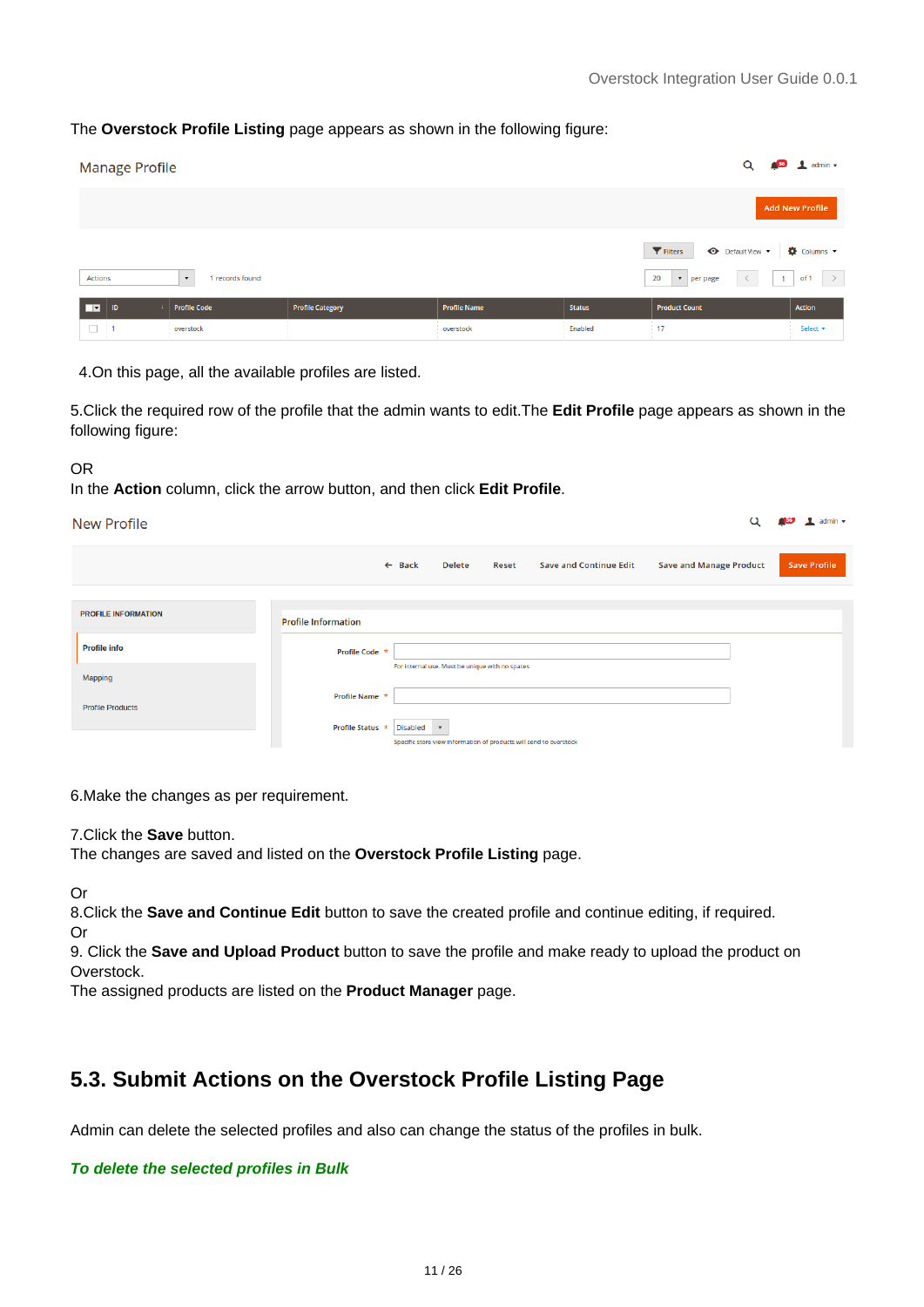- 1. Go to the **Magento Admin** panel.
- 2. On the top navigation bar, click the **Overstock Integration** menu.

The menu appears as shown in the following figure:

|                                                   | Configuration                                       |                             |
|---------------------------------------------------|-----------------------------------------------------|-----------------------------|
| $\circ$<br><b>BUYSHOP</b><br>2<br>DASHBOARD       | $\bullet$<br>Default Config v<br><b>Store View:</b> |                             |
| $\circ$<br>AMAZON                                 | $\checkmark$<br>CEDCOMMERCE                         | <b>General Options</b>      |
| <b>MAGENTO</b><br><b>CONNECT</b><br>$\frac{1}{2}$ | <b>MAGEPLAZA EXTENSIONS</b><br>$\checkmark$         | <b>Captions Font</b>        |
| JET<br>$\mathbf{o}$                               | <b>BUYSHOP 2.0.0</b><br>$\widehat{\phantom{a}}$     | Header                      |
| <b>OVERSTOCK</b><br><b>INTEGRATION</b><br>w       | <b>Theme Settings</b>                               | Footer                      |
| <b>WALMART</b><br><b>INTEGRATION</b><br>\$        | <b>Theme Colors</b>                                 | <b>Footer Socials Links</b> |
| SALES<br>ŵ                                        | Theme Install                                       | <b>Product Listing</b>      |
| <b>PRODUCTS</b>                                   | <b>Theme License</b>                                | Product Page                |

#### 3.Click **Manage Profiles**.

The **Overstock Profile Listing** page appears as shown in the following figure:

| <b>Manage Profile</b>                                     |                         |                     |               | Q                                                                         | $\frac{1}{2}$ solution $\frac{1}{2}$ admin $\frac{1}{2}$ |
|-----------------------------------------------------------|-------------------------|---------------------|---------------|---------------------------------------------------------------------------|----------------------------------------------------------|
|                                                           |                         |                     |               |                                                                           | <b>Add New Profile</b>                                   |
| <b>Actions</b><br>1 records found<br>$\blacktriangledown$ |                         |                     |               | Filters<br>← Default View<br>20<br>$\bullet$   per page<br>$\blacksquare$ | Columns v<br>of 1 $\rightarrow$                          |
| <b>Profile Code</b><br>ш<br>ID                            | <b>Profile Category</b> | <b>Profile Name</b> | <b>Status</b> | <b>Product Count</b>                                                      | Action                                                   |
| $\Box$<br>$\sim$ 1<br>overstock                           |                         | overstock           | Enabled       | 17<br><b>COLLEGE</b>                                                      | Select <b>v</b>                                          |

4.On this page, all the available profiles are listed.

5.Click on the checkboxes of the profiles you want to delete.

6.On the Actions tab click on the drop down. Click on **Delete** in order to remove the profiles.

| <b>Actions</b> |  |
|----------------|--|
| <b>Delete</b>  |  |
| <b>Disable</b> |  |
| Enable         |  |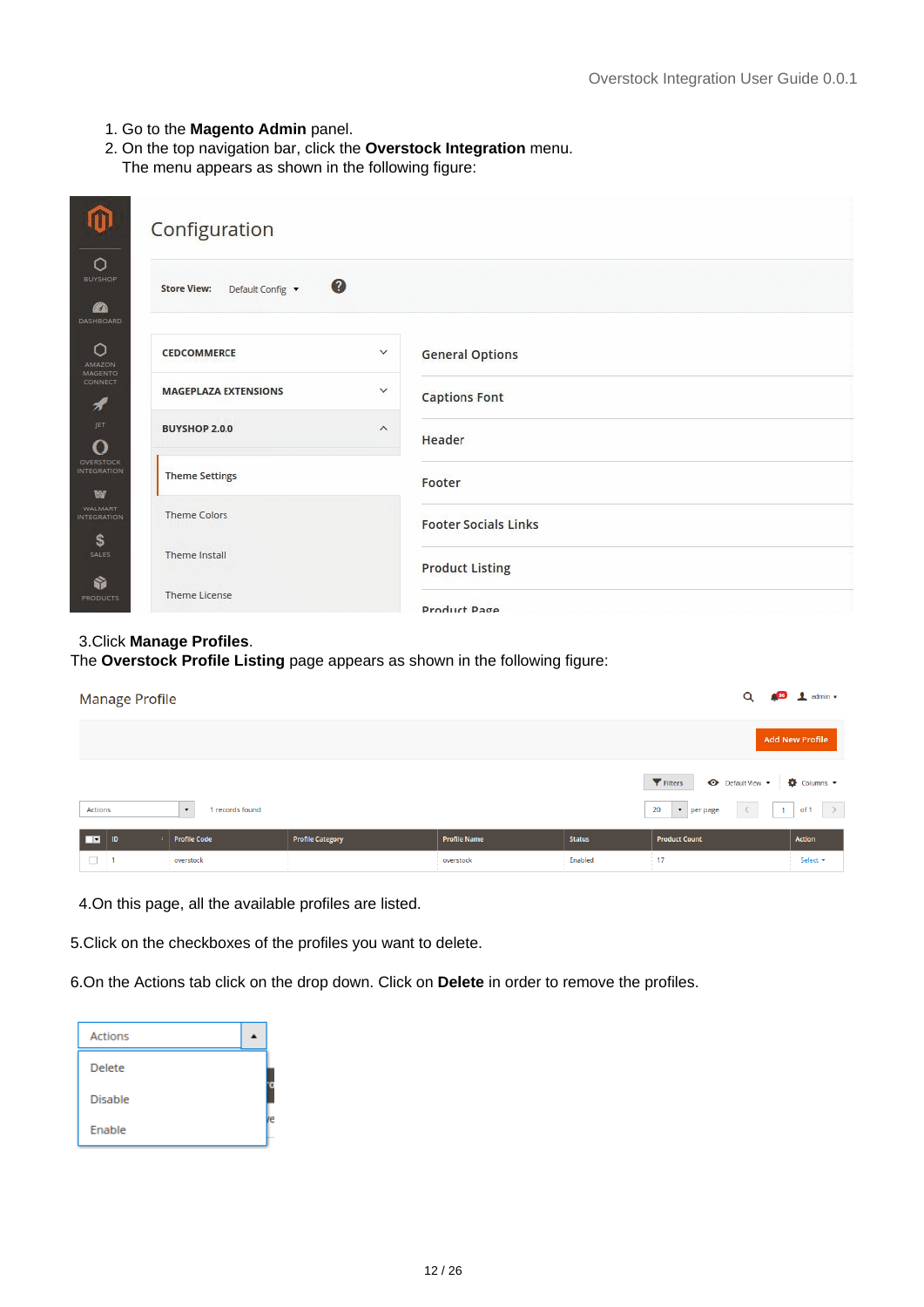A pop up displays to confirm your choice. Select OK to Delete the profile.

| <b>OVerctock</b>                                         |               |    |  |
|----------------------------------------------------------|---------------|----|--|
| Are you sure you want to do this?                        |               |    |  |
|                                                          | <b>Cancel</b> | OK |  |
| <b>PROFILE INFORMATION</b><br><b>Profile Information</b> |               |    |  |

#### **To change the status of the selected profiles:**

- 1. Go to the **Magento Admin** panel.
- 2. On the top navigation bar, click the **Overstock Integration** menu. The menu appears as shown in the following figure:

| $\bf \Phi$<br>Configuration                                                      |                         |                             |
|----------------------------------------------------------------------------------|-------------------------|-----------------------------|
| $\circ$<br><b>BUYSHOP</b><br>Default Config v<br><b>Store View:</b><br><b>CO</b> | $\bullet$               |                             |
| DASHBOARD<br>$\circ$<br><b>CEDCOMMERCE</b><br><b>AMAZON</b><br><b>MAGENTO</b>    | $\checkmark$            | <b>General Options</b>      |
| CONNECT<br><b>MAGEPLAZA EXTENSIONS</b><br>A                                      | $\checkmark$            | <b>Captions Font</b>        |
| JET<br><b>BUYSHOP 2.0.0</b><br>O                                                 | $\widehat{\phantom{a}}$ | Header                      |
| <b>OVERSTOCK</b><br><b>INTEGRATION</b><br><b>Theme Settings</b><br>w             |                         | Footer                      |
| <b>WALMART</b><br><b>Theme Colors</b><br><b>INTEGRATION</b>                      |                         | <b>Footer Socials Links</b> |
| \$<br>Theme Install<br>SALES                                                     |                         | <b>Product Listing</b>      |
| ŵ<br>Theme License<br><b>PRODUCTS</b>                                            |                         | Product Page                |

### 3.Click **Manage Profiles**.

The **Overstock Profile Listing** page appears as shown in the following figure:

| <b>Manage Profile</b> |                                         |                         |                     |               | Q                                                                                    | $\frac{155}{2}$ admin $\sim$           |
|-----------------------|-----------------------------------------|-------------------------|---------------------|---------------|--------------------------------------------------------------------------------------|----------------------------------------|
|                       |                                         |                         |                     |               |                                                                                      | <b>Add New Profile</b>                 |
| Actions               | 1 records found<br>$\blacktriangledown$ |                         |                     |               | Filters<br>Default View v<br>20<br>$\langle$<br>$\blacksquare$<br>$\bullet$ per page | <b>O</b> Columns<br>of 1 $\rightarrow$ |
| п<br>ID               | <b>Profile Code</b>                     | <b>Profile Category</b> | <b>Profile Name</b> | <b>Status</b> | <b>Product Count</b>                                                                 | Action                                 |
| $\Box$<br>- 1         | overstock                               |                         | overstock           | Enabled       | 17<br><b>The Company</b><br><b>COLLEGE</b>                                           | Select <b>v</b>                        |

4.On this page, all the available profiles are listed.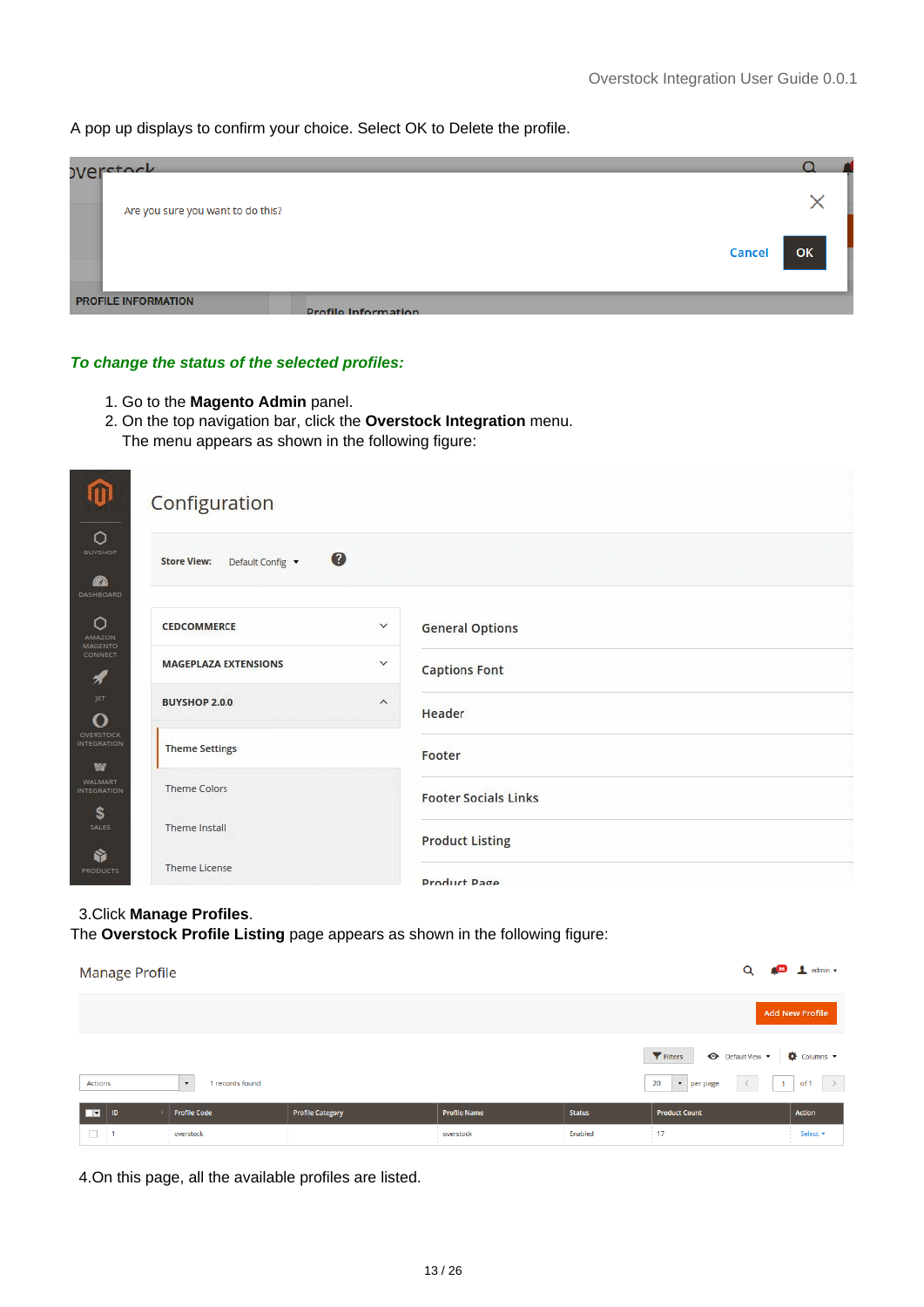<span id="page-13-0"></span>5.Click on the checkboxes of the profiles you want to change the status of.

| <b>Actions</b> |  |
|----------------|--|
| <b>Delete</b>  |  |
| <b>Disable</b> |  |
| Enable         |  |

6.On the Actions tab click on the drop down. Click on **Disable/Enable** in order to change status of the profiles. the profiles. When the status change is successfully performed a success message displays on the screen.

### **5.4. Delete the Profile**

#### **To delete the existing profile**

- 1. Go to the **Magento Admin** panel.
- 2. On the left navigation bar, click the **Overstock** menu. The menu appears as shown in the following figure:

| m                                                  | Configuration                                   |                             |
|----------------------------------------------------|-------------------------------------------------|-----------------------------|
| $\circ$<br><b>BUYSHOP</b><br><b>B</b><br>DASHBOARD | ◙<br>Default Config v<br><b>Store View:</b>     |                             |
| $\circ$<br><b>AMAZON</b>                           | $\checkmark$<br><b>CEDCOMMERCE</b>              | <b>General Options</b>      |
| <b>MAGENTO</b><br><b>CONNECT</b><br>1              | <b>MAGEPLAZA EXTENSIONS</b><br>$\checkmark$     | <b>Captions Font</b>        |
| JET<br>O                                           | <b>BUYSHOP 2.0.0</b><br>$\widehat{\phantom{a}}$ | Header                      |
| <b>OVERSTOCK</b><br><b>INTEGRATION</b><br>w        | <b>Theme Settings</b>                           | Footer                      |
| <b>WALMART</b><br><b>INTEGRATION</b><br>\$         | Theme Colors                                    | <b>Footer Socials Links</b> |
| <b>SALES</b><br>ŵ                                  | Theme Install                                   | <b>Product Listing</b>      |
| <b>PRODUCTS</b>                                    | <b>Theme License</b>                            | <b>Product Page</b>         |

3.Click the **Manage Profiles** menu.

The **Overstock Profile Listing** page appears as shown in the following figure: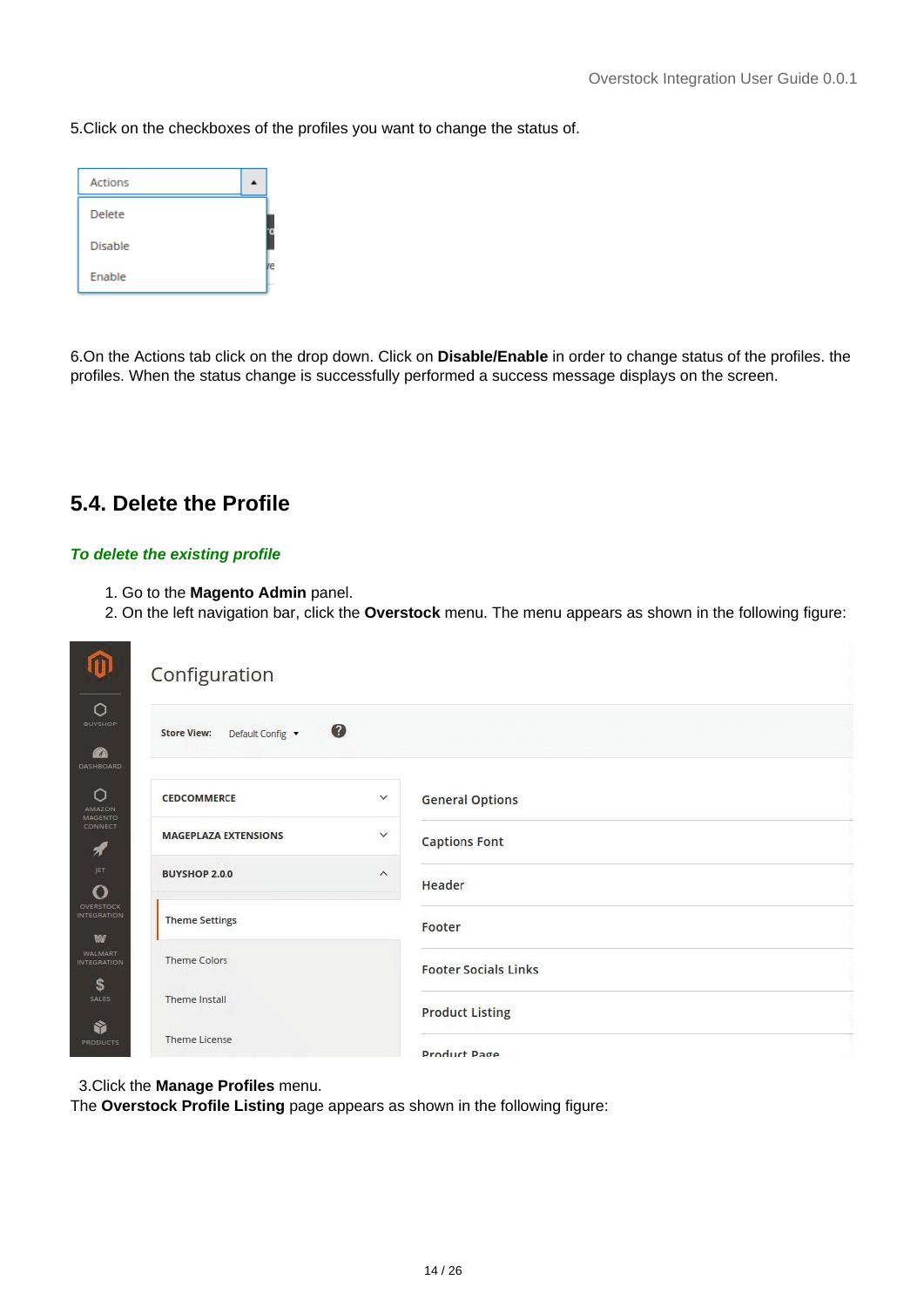<span id="page-14-0"></span>

| <b>Manage Profile</b>                                                                                             |                        |                         | Q                   | $\frac{1}{2}$ 56 admin $\sqrt{ }$ |                                           |                 |  |  |  |
|-------------------------------------------------------------------------------------------------------------------|------------------------|-------------------------|---------------------|-----------------------------------|-------------------------------------------|-----------------|--|--|--|
|                                                                                                                   | <b>Add New Profile</b> |                         |                     |                                   |                                           |                 |  |  |  |
| Filters<br>Default View v<br>20<br>$\bullet$   per page<br>Actions<br>1 records found<br>$\overline{\phantom{a}}$ |                        |                         |                     |                                   |                                           |                 |  |  |  |
| ш<br>ID                                                                                                           | <b>Profile Code</b>    | <b>Profile Category</b> | <b>Profile Name</b> | <b>Status</b>                     | <b>Product Count</b>                      | <b>Action</b>   |  |  |  |
| $\Box$<br>$\sim$ 1                                                                                                | overstock              |                         | overstock           | Enabled                           | 17<br><b>COLLEGE</b><br><b>COLLECTION</b> | Select <b>v</b> |  |  |  |

4.On this page, all the available profiles are listed.

5.Click the required row of the profile that the admin wants to delete. The **Edit Profile** page appears as shown in the following figure:

| overstock                  |                   |                            |           |                                                                                               |                                | admin $\star$       |
|----------------------------|-------------------|----------------------------|-----------|-----------------------------------------------------------------------------------------------|--------------------------------|---------------------|
|                            | $\leftarrow$ Back | <b>Delete</b>              | Reset     | <b>Save and Continue Edit</b>                                                                 | <b>Save and Manage Product</b> | <b>Save Profile</b> |
|                            |                   |                            |           |                                                                                               |                                |                     |
| <b>PROFILE INFORMATION</b> |                   | <b>Profile Information</b> |           |                                                                                               |                                |                     |
| <b>Profile info</b>        |                   | Profile Code *             | overstock |                                                                                               |                                |                     |
| <b>Mapping</b>             |                   |                            |           | For internal use. Must be unique with no spaces                                               |                                |                     |
| <b>Profile Products</b>    |                   | Profile Name *             | overstock |                                                                                               |                                |                     |
|                            |                   | <b>Profile Status *</b>    | Enabled   | $\overline{\mathbf{v}}$<br>Specific store view information of products will send to overstock |                                |                     |

6.Click on **Delete.** You will see the following pop up:



Click **OK** to confirm and the selected profile will be deleted.

### **5.5. Product Manager**

On this page, admin can view, edit, and upload the individual product. Also, the admin can view the error message if any error exists in any product details. The admin can also submit certain actions on the selected products available on the **Product Manager** page.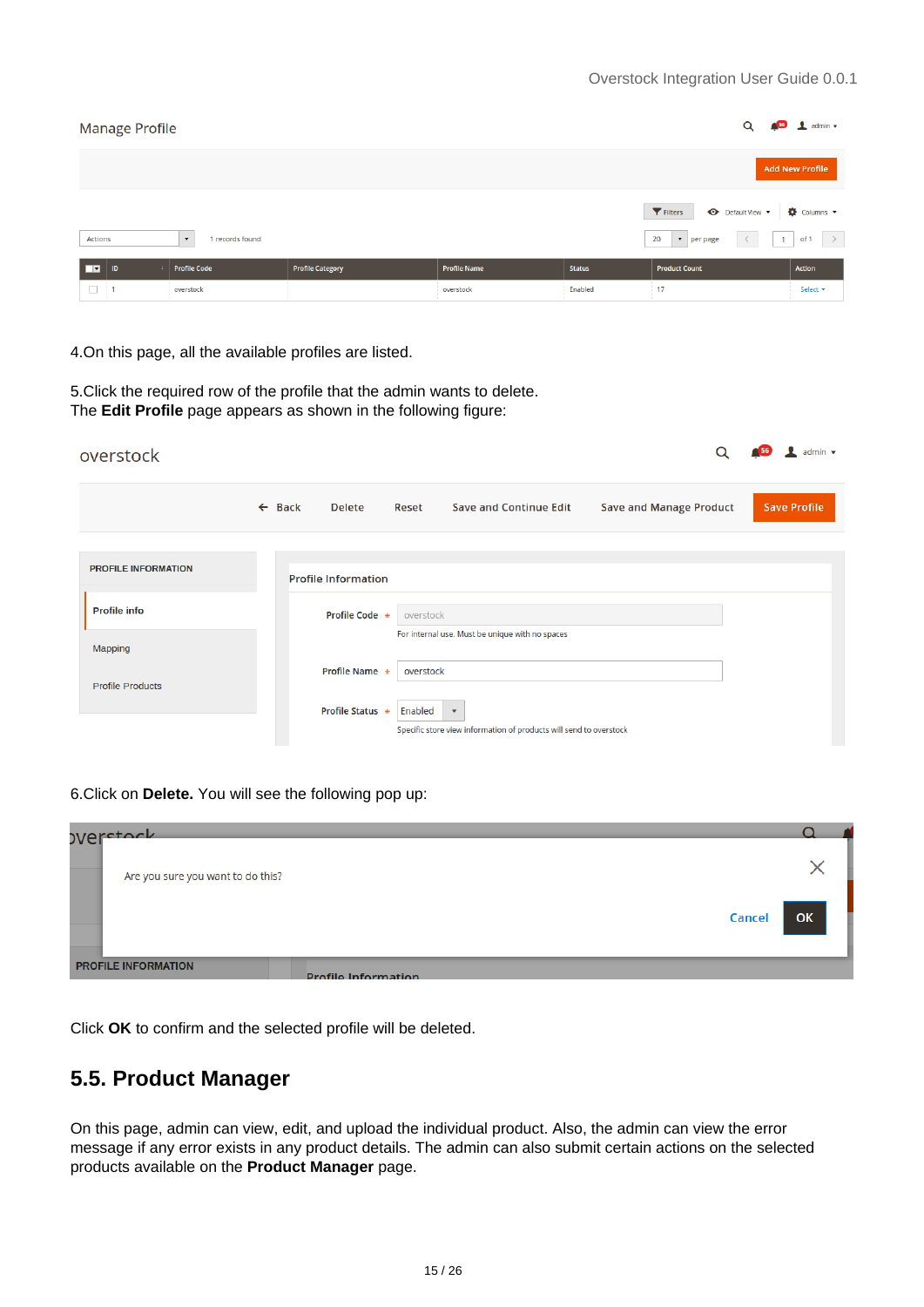#### **Thus, on the Product Manager page, the user can perform the following three tasks:**

- **Upload Single Product**: The user can upload the products that are listed on the **Product Manager** page, to the Overstock website.
- **View the Error Log**: If the product is invalid, then an **Invalid** button appears, and the admin can view the error log using the **Invalid** button.
- **Edit Product Information**: Edit the information of the product that the user wants to upload on the Overstock website.
- **Submit Actions**: The user can submit the respective action on the selected product before uploading it to the Overstock website.

#### **To upload single product**

- 1. Go to the **Magento Admin** panel.
- 2. On the top navigation bar, click the **Overstock Integration** menu.Click on **Manage Profiles.** The following window will appear:

| $\frac{1}{2}$ 36 $\frac{1}{2}$ admin $\sqrt{ }$<br>Q<br><b>Manage Profile</b> |                         |                     |               |                                             |                       |  |  |  |  |  |
|-------------------------------------------------------------------------------|-------------------------|---------------------|---------------|---------------------------------------------|-----------------------|--|--|--|--|--|
| <b>Add New Profile</b>                                                        |                         |                     |               |                                             |                       |  |  |  |  |  |
| Columns v<br><b>T</b> Filters<br>Default View v                               |                         |                     |               |                                             |                       |  |  |  |  |  |
| Actions<br>1 records found<br>$\pmb{\cdot}$                                   |                         |                     |               | 20<br>$\bullet$   per page<br>. 11<br>$\lt$ | $\rightarrow$<br>of 1 |  |  |  |  |  |
| <b>Profile Code</b><br>ш<br>ID                                                | <b>Profile Category</b> | <b>Profile Name</b> | <b>Status</b> | <b>Product Count</b>                        | Action                |  |  |  |  |  |
| $\Box$ 1<br>overstock                                                         |                         | overstock           | Enabled       | $\frac{17}{1}$                              | Select ▼<br>$\sim$    |  |  |  |  |  |

You will see the complete profile listing. Click on the checkbox of the profile which you wish to choose.

3. In the **Action** column choose **Manage Products** from the drop-down.



You will see a window like the one shown below: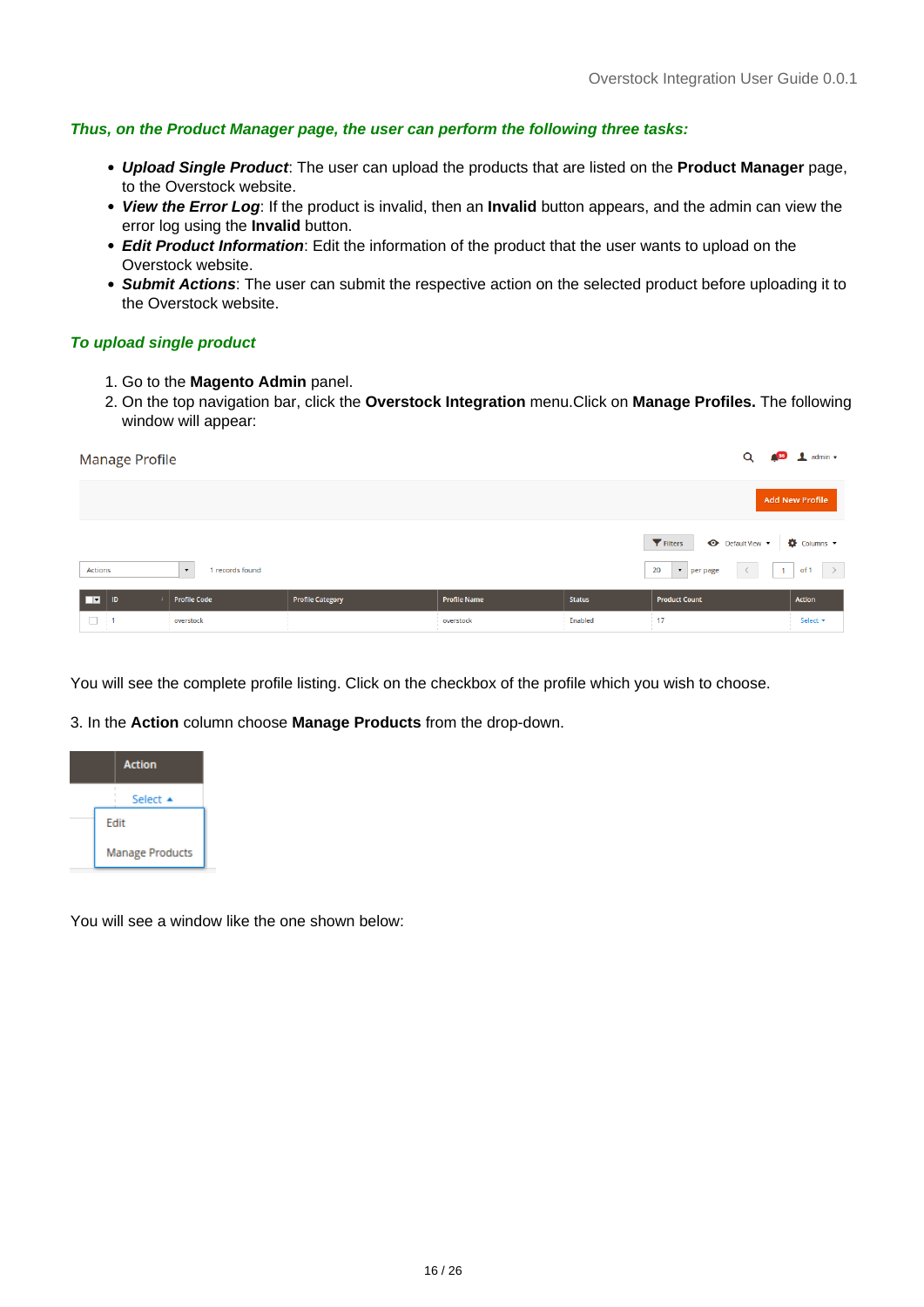|                                                                                                 | <b>ME CORDINAL *</b><br><b>DETORIL VIEW</b><br><b>I</b> FIREIS<br>$-$ |       |                      |                                                                                            |                         |                   |        |                    |               |                                                     |                   |                |      |      |                    |                 |
|-------------------------------------------------------------------------------------------------|-----------------------------------------------------------------------|-------|----------------------|--------------------------------------------------------------------------------------------|-------------------------|-------------------|--------|--------------------|---------------|-----------------------------------------------------|-------------------|----------------|------|------|--------------------|-----------------|
|                                                                                                 | Overstock Profile: overstock<br><b>Active filters:</b><br>Clear all   |       |                      |                                                                                            |                         |                   |        |                    |               |                                                     |                   |                |      |      |                    |                 |
| 17 records found<br><b>Actions</b><br>20<br>of<br>$\blacktriangledown$<br>$\bullet$<br>per page |                                                                       |       |                      |                                                                                            |                         |                   |        |                    |               |                                                     |                   |                |      |      |                    |                 |
| $\overline{\phantom{a}}$                                                                        | Overstock<br><b>Profile</b>                                           | ID.   | <b>Thumbnail</b>     | Name                                                                                       | <b>Type</b>             | <b>SKU</b>        | Price  | <b>Visibility</b>  | <b>Status</b> | <b>Overstock</b><br><b>Product</b><br><b>Status</b> | <b>Validation</b> | Product<br>Url | Asin | Size | ls.<br>Marketplace | <b>Action</b>   |
| a.                                                                                              | overstock                                                             | 70800 | Ω<br>$\mathbb{R}$    | Peach Couture Adore Me Kissable<br>Huggable Fashion Crop Top Blouse Shirt                  | Configurable<br>Product | B00YB2ZLNO        | \$0.00 | Catalog,<br>Search | Enabled       |                                                     | <b>INVALID</b>    |                |      |      | <b>No</b>          | Select <b>v</b> |
|                                                                                                 | overstock                                                             | 71053 | No incore<br>malable | Peach Couture Retro Vintage Tab Blouse<br>Semi Sheer Top Roll Sleeve Casual Shirts         | Configurable<br>Product | B00U2ZL6J2        | \$0.00 | Catalog,<br>Search | Enabled       |                                                     | <b>INVALID</b>    |                |      |      | <b>No</b>          | Select *        |
|                                                                                                 | overstock                                                             | 77317 |                      | Peach Couture Womens Pure Cotton<br>Summer Tank Top Tunic Handkerchief<br><b>Hem Shirt</b> | Configurable<br>Product | B01H29BEV0        | \$0.00 | Catalog,<br>Search | Enabled       |                                                     | <b>INVALID</b>    |                |      |      | No                 | Select <b>v</b> |
|                                                                                                 | overstock                                                             | 78466 | No innow<br>malable  | Peach Couture Chic Fashion 3/4 Sleeve<br><b>Scoop Neck T-Shirt Dress</b>                   | Configurable<br>Product | <b>B01LYR9V65</b> | \$0.00 | Catalog,<br>Search | Enabled       |                                                     | <b>INVALID</b>    |                |      |      | <b>No</b>          | Select <b>v</b> |

- 4. **Select** the checkboxes respective to the products you want to upload.
- 5. In the **Action** Column select **Upload** from the drop down.



7.If the product is uploaded successfully, then the success message appears on the top of the page. If there is an error, then the error message appears on the top of the page.

#### **To View the error log**

- 1. Go to the **Product Manager** page.
- 2. Scroll down to the required product.
- 3. In the **Validation** column, click the **INVALID** button.

The relevant error message appears as shown in the figure.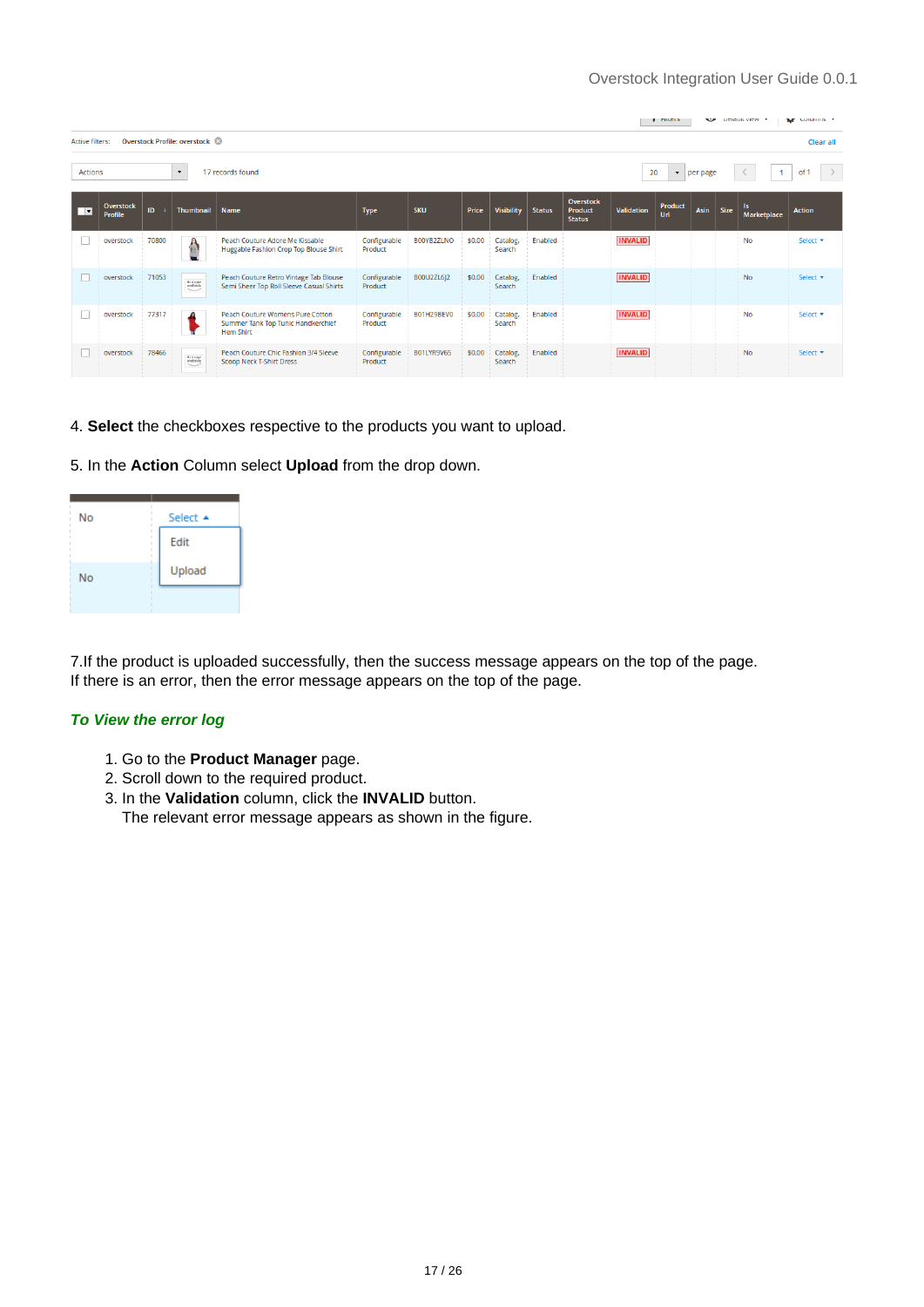| SI. No. | <b>SKU</b> | <b>Errors</b> |                                                         |
|---------|------------|---------------|---------------------------------------------------------|
|         |            | $\rightarrow$ | productId: Required-Attribute-Empty                     |
|         |            | ₩             | productName: Required-Attribute-Empty                   |
|         |            | ₩             | productVariationName: Required-Attribute-Empty          |
|         |            | ₩             | vendorSku: Required-Attribute-Empty                     |
|         |            | ₩             | manufacturerPartNumber : Required-Attribute-Empty       |
|         |            | $\rightarrow$ | shippingLength: Required-Attribute-Empty                |
|         |            | ₩             | shippingHeight: Required-Attribute-Empty                |
|         |            | ₩             | shippingWidth: Required-Attribute-Empty                 |
|         |            | ₩             | shippingWeight: Required-Attribute-Empty                |
|         |            | ₩             | shippingLengthUnitOfMeasure: Required-Attribute-Empty   |
|         |            | $\rightarrow$ | shippingHeightUnitOfMeasure: Required-Attribute-Empty   |
|         |            | ₩             | shippingWidthUnitOfMeasure: Required-Attribute-Empty    |
|         |            | $\rightarrow$ | shippingWeightUnitOfMeasure: Required-Attribute-Empty   |
|         |            |               | <b>DazkanoDimonsionsWoinkt: Domirod Attributo Empty</b> |

To validate the product:

4.**Select** the products you wish to validate then Go to the drop-down in the action tab and click on **Validate Products**.



5. Upon confirmation you will see a window similar to the one shown below:



Mass Product Validate Status

- Mass Product Validating, please wait...
- Narning: Please do not close the window while product are validating
- Total 1 Batch(s) Found. **O** Something Went Wrong 100% 1 Of 1 Processing
- CO Batch(s) Successfully Processed.
- Finished Product Mass Validation.

6.If the product is validated, then a success message appears on the top of the **Product Manager** page and the **Invalid** button is changed to the **Valid** button.

#### **To edit the product information**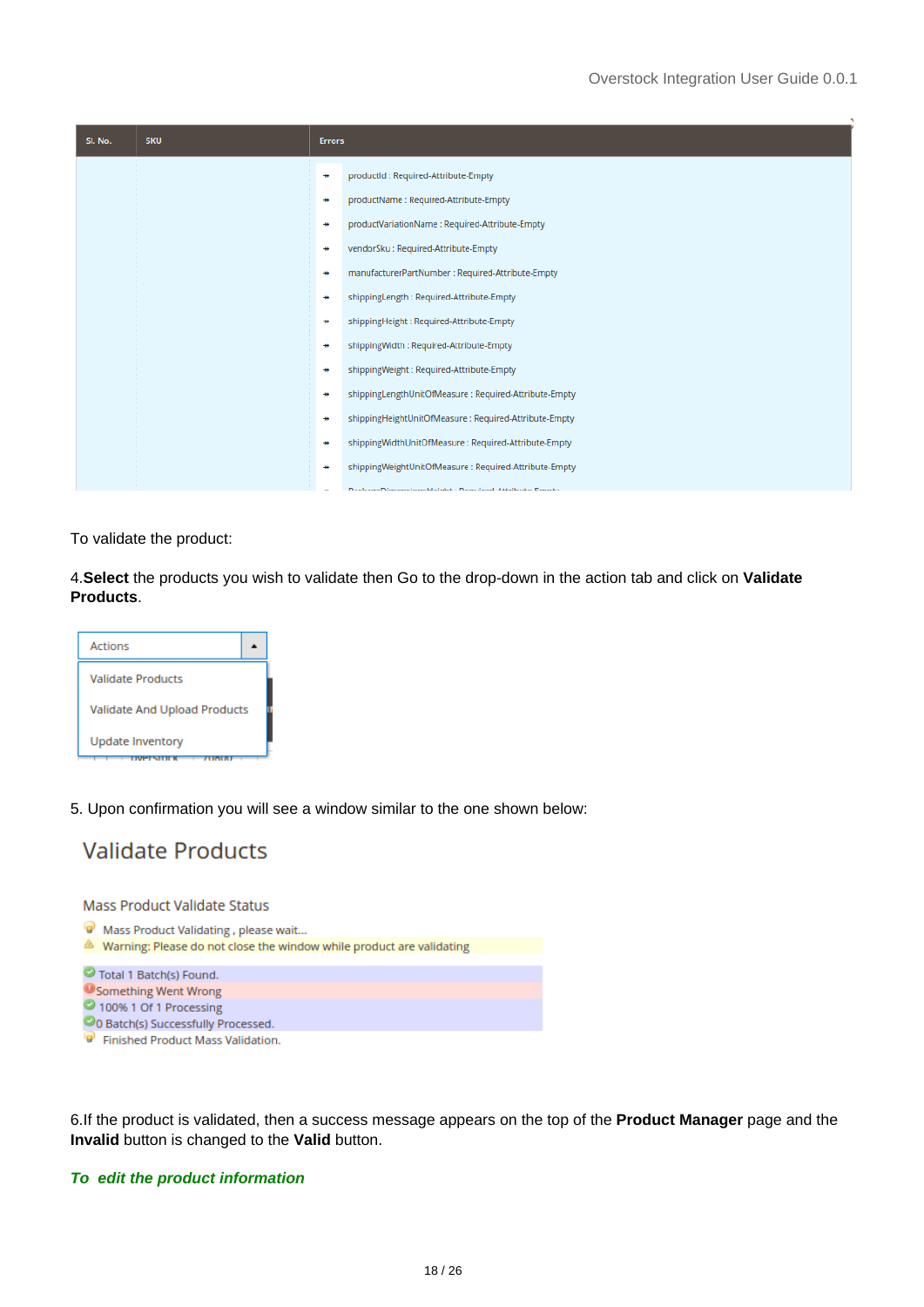Q **459 1** admin -

- 1. Go to the **Product Manager** page.
- 2. Scroll down to the required product.
- 3. In the Action column, click the **Edit** from the drop-down.

The **Product Information** page appears as shown in the following figure:

Peach Couture Adore Me Kissable Huggable Fashion Crop Top Blouse Shirt

| $\boldsymbol{c}$<br>Store View: All Store Views + | Overstock Sync v<br><b>Add Attribute</b><br>Walmart Sync v<br>$\leftarrow$ Back<br>Save<br>$\mathbf{v}$ |
|---------------------------------------------------|---------------------------------------------------------------------------------------------------------|
| <b>Product Url</b><br>[global]                    |                                                                                                         |
| <b>Enable Product</b><br>[website]                | $\bigcirc$ Yes                                                                                          |
| <b>Attribute Set</b>                              | Default<br>$\star$                                                                                      |
| Product Name *<br>[store view]                    | Peach Couture Adore Me Kissable Huggable Fashion Crop Top Blouse Shirt                                  |
| <b>SKU</b><br>[global]                            | B00YB2ZLNO                                                                                              |
| Price $\star$<br>[global]                         | \$0.00                                                                                                  |
| <b>Tax Class</b><br>[website]                     | $\scriptstyle\rm v$<br>None                                                                             |
| Quantity<br>[global]                              | $\mathbf{0}$<br><b>Advanced Inventory</b>                                                               |
| <b>Stock Status</b><br>[global]                   | In Stock<br>$\mathbf{v}$                                                                                |
| Weight<br>[global]                                | $\bar{\phantom{a}}$<br>Ibs<br>This item has weight<br>$\overline{1}$                                    |
| <b>Categories</b>                                 | <b>New Category</b><br>$_{\star}$<br>Default Category X                                                 |

Make the necessary changes and click on **Save**.

#### **Actions on the Product Manager page:**

- **Validate Selected Product**: Validates the product before uploading it to the Overstock website. It displays the corresponding validation error, if any. If there is no error, it confirms that the product is ready to upload.
- **Product Inventory Update**: Updates the inventory of the product on Overstock. This action completes all the job related to the product inventory and also it manages the quantity related issues.
- **Validate and Upload Product:** Validates the product and then enables for uploading it to the Overstock Website.

#### **To Submit an action:**

1. Go to **Product Manager** page.

The **Product Manager** page appears as shown in the following figure: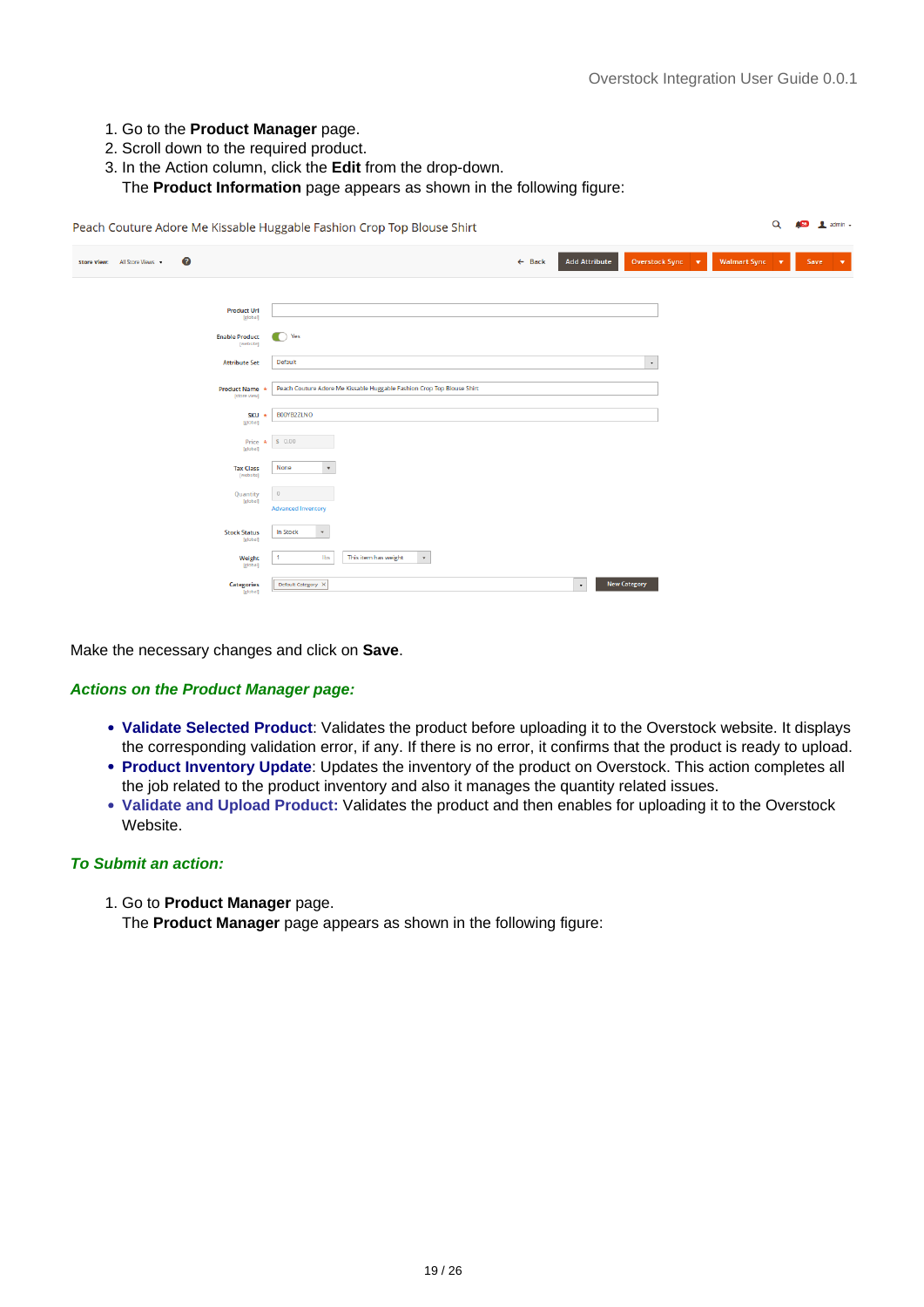<span id="page-19-0"></span>

|                                                                  |                                                                       |       |                      |                                                                                                   |                         |            |        |                       |               |                                                     |                   | <b>FIRED</b>   | v    |      | <b>LICIQUIL VICW</b> | <b>ME CORDINAL *</b> |
|------------------------------------------------------------------|-----------------------------------------------------------------------|-------|----------------------|---------------------------------------------------------------------------------------------------|-------------------------|------------|--------|-----------------------|---------------|-----------------------------------------------------|-------------------|----------------|------|------|----------------------|----------------------|
|                                                                  | Overstock Profile: overstock &<br><b>Active filters:</b><br>Clear all |       |                      |                                                                                                   |                         |            |        |                       |               |                                                     |                   |                |      |      |                      |                      |
| 17 records found<br><b>Actions</b><br>20<br>$\bullet$   per page |                                                                       |       |                      |                                                                                                   |                         |            |        | $\rightarrow$<br>of 1 |               |                                                     |                   |                |      |      |                      |                      |
| ▐▔▛                                                              | <b>Overstock</b><br><b>Profile</b>                                    | ID.   | <b>Thumbnail</b>     | Name                                                                                              | <b>Type</b>             | <b>SKU</b> | Price  | <b>Visibility</b>     | <b>Status</b> | <b>Overstock</b><br><b>Product</b><br><b>Status</b> | <b>Validation</b> | Product<br>Url | Asin | Size | ls.<br>Marketplace   | <b>Action</b>        |
|                                                                  | overstock                                                             | 70800 | 御                    | Peach Couture Adore Me Kissable<br>Huggable Fashion Crop Top Blouse Shirt                         | Configurable<br>Product | B00YB2ZLNO | \$0.00 | Catalog,<br>Search    | Enabled       |                                                     | <b>INVALID</b>    |                |      |      | No                   | Select <b>v</b>      |
|                                                                  | overstock                                                             | 71053 | No innote<br>malable | Peach Couture Retro Vintage Tab Blouse<br>Semi Sheer Top Roll Sleeve Casual Shirts                | Configurable<br>Product | B00U2ZL6J2 | \$0.00 | Catalog,<br>Search    | Enabled       |                                                     | <b>INVALID</b>    |                |      |      | <b>No</b>            | Select *             |
|                                                                  | overstock                                                             | 77317 |                      | <b>Peach Couture Womens Pure Cotton</b><br>Summer Tank Top Tunic Handkerchief<br><b>Hem Shirt</b> | Configurable<br>Product | B01H29BEV0 | \$0.00 | Catalog,<br>Search    | Enabled       |                                                     | <b>INVALID</b>    |                |      |      | <b>No</b>            | Select <b>v</b>      |
|                                                                  | overstock                                                             | 78466 | No incore<br>malable | Peach Couture Chic Fashion 3/4 Sleeve<br><b>Scoop Neck T-Shirt Dress</b>                          | Configurable<br>Product | B01LYR9V65 | \$0.00 | Catalog,<br>Search    | Enabled       |                                                     | <b>INVALID</b>    |                |      |      | No                   | Select <b>v</b>      |

2.Select the check box associated with the required product.

3.In the **Action** list, select the required action.

4.Click the **Submit** button.

### **6. Manage Product Feeds**

After uploading the product on Overstock or after updating the product inventory, the user can check the products feed details on the **Overstock Feed Details** page.

#### **To view product feeds details**

- 1. Go to **Magento Admin** Panel.
- 2. On the **Overstock Integration** menu, click on **API Feeds.** you will see the page shown below:

|                | <b>Overstock Feeds</b> |                                        |           |                     |                               |                  |                  | Q                                     | <b>SS</b> dimin -            |
|----------------|------------------------|----------------------------------------|-----------|---------------------|-------------------------------|------------------|------------------|---------------------------------------|------------------------------|
|                |                        |                                        |           |                     |                               |                  |                  |                                       | <b>Sync Feeds</b>            |
|                |                        |                                        |           |                     |                               |                  |                  | $\blacktriangledown$ Filters          | Default View v   2 Columns v |
| Actions        |                        | 0 records found<br>$\scriptstyle\star$ |           |                     |                               |                  |                  | 20<br>$\langle \rangle$ .<br>Per page | $1$ of $1$ $>$               |
| $\blacksquare$ | Feed Id                | <b>Feed Status</b>                     | Feed Type | <b>Feed Records</b> | <b>Processed Records</b>      | <b>Feed Date</b> | <b>Feed File</b> | <b>Feed Response</b>                  | Actions                      |
|                |                        |                                        |           |                     | We couldn't find any records. |                  |                  |                                       |                              |

3.The admin can

- view all the products feed details,
- check the error log of the feed, or
- delete the feed

3.To check the product feed details, click the **Error** button.The error log appears.

To delete the feed, do the following: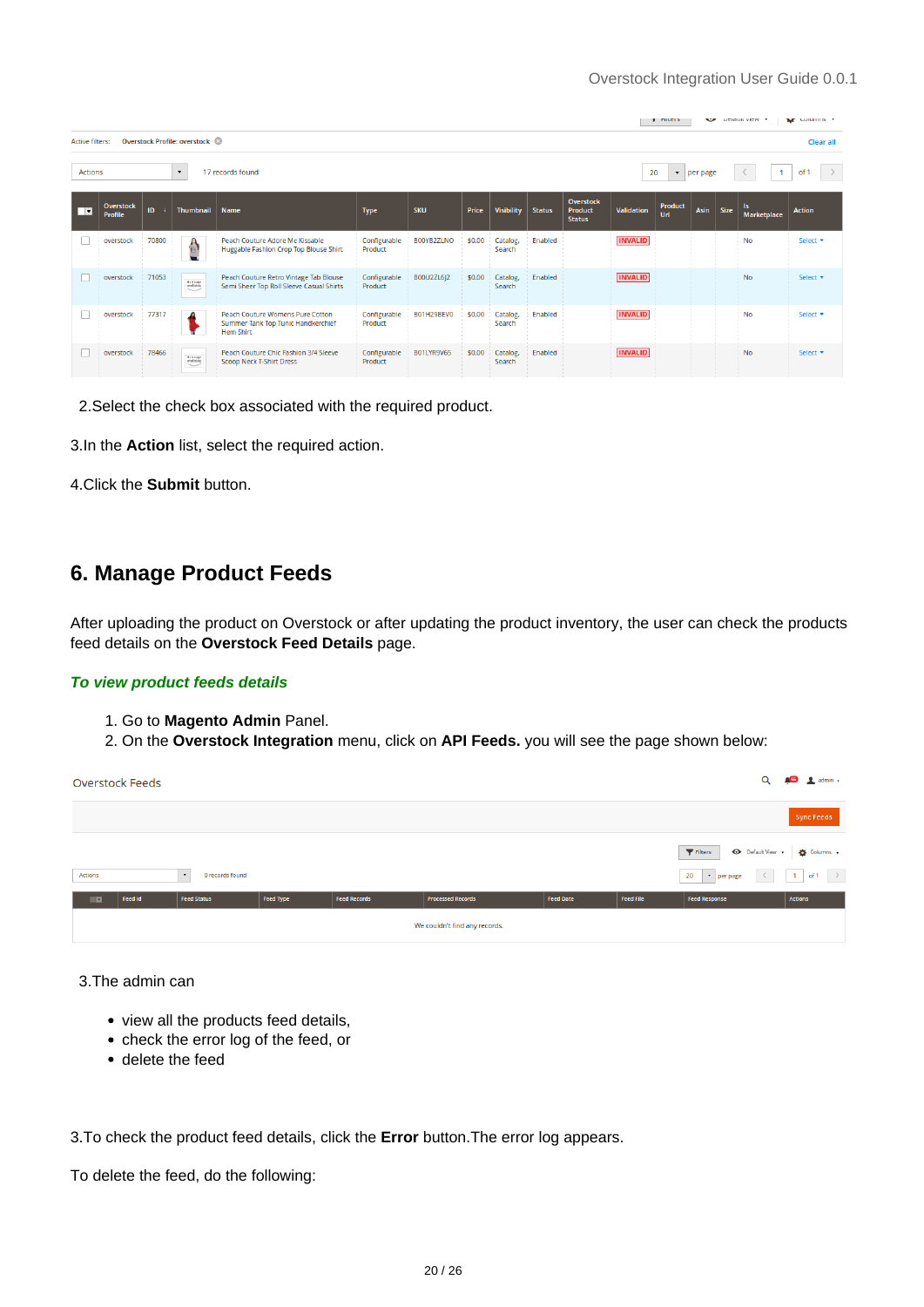- <span id="page-20-0"></span>1. Select the checkboxes associated with the required feeds.
- 2. In the Actions list, select **Delete Feeds**.
- 3. Click the **Submit** button.

A confirmation dialog box appears. Click OK and confirm if you want to delete the feeds.

### **7. Overstock Orders**

Admin can view the following details from the **View Overstock Orders** menu as shown in the following figure:

- View **Overstock Orders**
- View **Overstock Failed Orders**



### **7.1. View Overstock Orders**

The user can fetch and view all the order details fetched from Overstock. Also, later on, can proceed further for shipment.

#### **To view Overstock Orders**

- 1. Go to **Magento Admin** panel.
- 2. Click the **Overstock Integration** menu, and then click **Overstock Orders View.**The menu appears as shown in the following figure:

|                          | <b>Overstock Orders</b>     |                                             |                           |                            | $\frac{56}{20}$ admin $\sim$<br>Q       |
|--------------------------|-----------------------------|---------------------------------------------|---------------------------|----------------------------|-----------------------------------------|
|                          |                             |                                             |                           |                            | <b>Fetch New Orders</b>                 |
|                          | Search by keyword           | Q                                           |                           | Filters                    | <b>O</b> Columns ▼<br>← Default View    |
| <b>Actions</b>           |                             | 2 records found<br>$\overline{\phantom{a}}$ |                           | 20<br>$\bullet$   per page | $\rightarrow$<br>of 1<br>$\overline{1}$ |
| □□                       | Magento<br>Order id         | <b>Sales Channel Order Id</b>               | <b>Overstock Order Id</b> | <b>Order Place Date</b>    | <b>Status</b>                           |
| $\overline{\phantom{a}}$ | <b>OVRSTK-</b><br>000000155 | 20897540-1                                  | 21685723                  | 2018-02-07 10:53:01        | processing                              |
|                          | <b>OVRSTK-</b><br>000000154 | 20908763-1                                  | 21697224                  | 2018-02-07 10:53:00        | processing                              |

 3.Click the **Fetch New Orders** button.If the order is imported successfully, then a new record is found in the **Overstock Order Details** table as shown in the above figure.  **Notes**: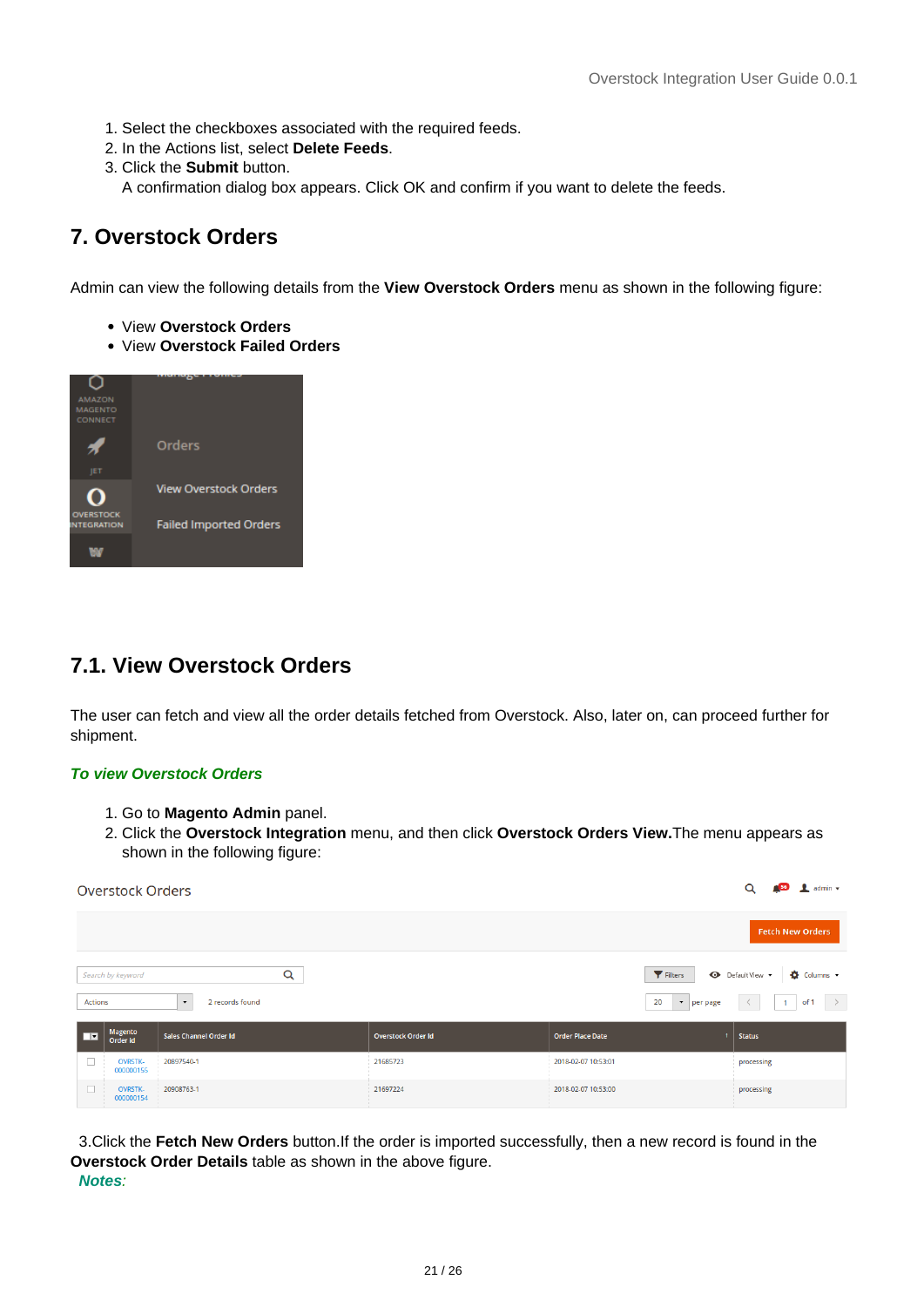- Orders are automatically imported through CRON in every 10 minutes.
- Whenever the latest orders are imported from Overstock, a Notification appears in the notification area of the Admin panel for those orders and they are Auto-Acknowledged as soon as they are imported into the Magento admin panel.
- If no Order is imported, then check the Failed order log on the **Failed Overstock Orders Import Log**
- Order are auto-rejected on Overstock in the following conditions:
	- When Overstock Product SKU does not exist in Magento store.
	- When Product is Out of Stock in Magento store.
	- When a product is disabled in Magento store.

#### **To submit the shipment for the selected order**

- 1. Go to **Magento Admin** panel.
- 2. On the **Overstock Integration** menu, click on **View Overstock Orders**.

The **Overstock Orders Details** page appears as shown in the following figure:

|              | <b>Overstock Orders</b>     |                                         |                               |                                     |                                                      |  |  |  |  |  |  |  |
|--------------|-----------------------------|-----------------------------------------|-------------------------------|-------------------------------------|------------------------------------------------------|--|--|--|--|--|--|--|
|              |                             |                                         |                               |                                     | <b>Fetch New Orders</b>                              |  |  |  |  |  |  |  |
|              | Search by keyword           | Q                                       |                               | Filters                             | <b>O</b> Columns ▼<br>← Default View ▼               |  |  |  |  |  |  |  |
| Actions      |                             | 2 records found<br>$\blacktriangledown$ |                               | 20<br>$\bullet$ per page            | $\rightarrow$<br>of 1<br>$\overline{1}$<br>$\langle$ |  |  |  |  |  |  |  |
| <b>I</b>     | Magento<br>Order id         | <b>Sales Channel Order Id</b>           | <b>Overstock Order Id</b>     | <b>Order Place Date</b>             | <b>Status</b>                                        |  |  |  |  |  |  |  |
| П            | <b>OVRSTK-</b><br>000000155 | 20897540-1                              | 21685723                      | 2018-02-07 10:53:01                 | processing                                           |  |  |  |  |  |  |  |
| $\mathbf{I}$ | <b>OVRSTK-</b><br>000000154 | 20908763-1<br><b>STEP</b>               | 21697224<br><b>TELEVISION</b> | 2018-02-07 10:53:00<br><b>STATE</b> | processing<br><b>COLLEGE</b>                         |  |  |  |  |  |  |  |

 3.In the **Magento Order Id** column, click the link associated with the required order. The page appears as shown in the following figure:

| <b>ORDER VIEW</b>       | <b>Overstock Order Information</b> |                         |                              |                         |                           |
|-------------------------|------------------------------------|-------------------------|------------------------------|-------------------------|---------------------------|
|                         | Overstock Order Id                 |                         | 21685723                     |                         |                           |
| Information             | Order Placed on Overstock          |                         | Wednesday, February 7th 2018 |                         |                           |
| Invoices                | <b>Shipping Provider</b>           |                         | Select a carrier             |                         | $\boldsymbol{\mathrm{v}}$ |
| <b>Credit Memos</b>     | Service Level Code                 |                         | <b>NEXT DAY</b>              |                         | $\boldsymbol{\mathrm{v}}$ |
| Shipments               | <b>Tracking Number</b>             |                         |                              |                         |                           |
| <b>Comments History</b> | <b>Ship Date</b>                   |                         |                              |                         | è                         |
|                         | <b>Shipment Order Items</b>        |                         |                              |                         |                           |
| <b>Overstock</b>        | <b>Product sku</b>                 | <b>Quantity ordered</b> |                              | <b>Quantity to Ship</b> |                           |
| <b>Transactions</b>     | paisley-shaw-teal                  |                         |                              | $\bf{0}$                | $\boldsymbol{\mathrm{v}}$ |

Submit Shipment

4.In the left navigation menu, click **Overstock**. Fill in the required fields:

- **Shipping Provider:** Select a carrier from the drop-down menu.
- **Service Level Code:** Select the appropriate service level code from the drop-down menu provided**.**
- **Tracking Number:** Enter the tracking number for the shipment.
- **Ship Date:** Select the ship date from the calendar.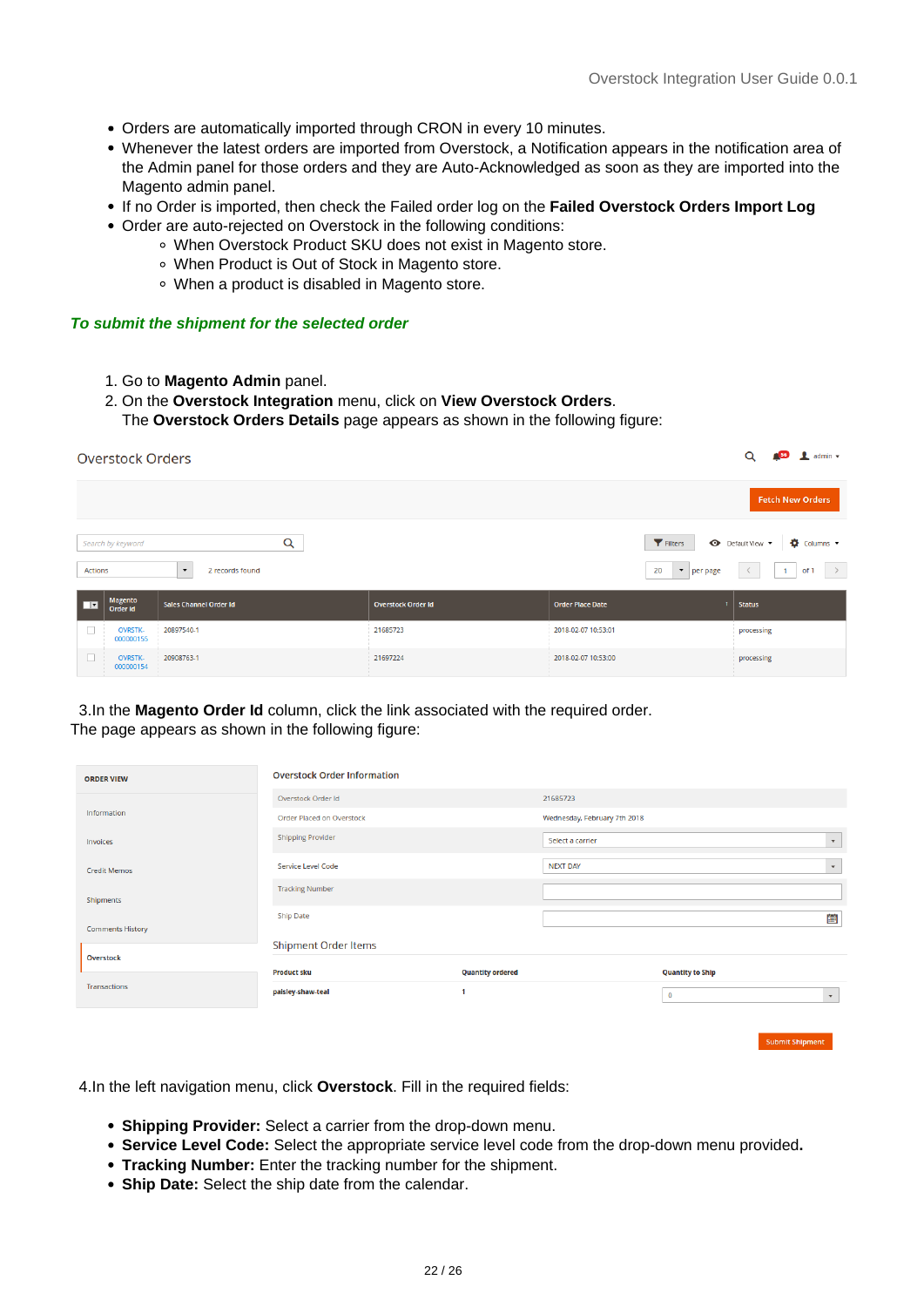<span id="page-22-0"></span>**Quantity to Ship:** Enter the quantity of the product that has to be shipped.

5.Click the **Submit Shipment** button.

 **Notes**:

- 1. Order **Shipment** is sent to Overstock.
- 2. Order **Invoice** and **Shipment** is created automatically in Magento store.
- 3. Order **Status** changes to **Complete** on Overstock.
- 4. The **status** of order changes to **Completed** on Magento store.

### **7.2. View Overstock Failed Orders**

The users can view the list of failed Overstock orders on the **Failed Imported Orders** page.

**Note**: To clear all the failed import order logs at once, click the **Delete Orders** button.

#### **Orders are not imported from Overstock due to the following conditions:**

- If any product in the Overstock Order is Out of Stock in Magento store.
- If any product in the Overstock Order is disabled in Magento store.
- If any Product does not exist in Magento store or is deleted from Magneto after uploading on Overstock.
- If the selected Payment Method in Overstock System Configuration Setting is not available in Magento store.

#### **To view, Overstock failed orders**

- 1. Go to **Magento Admin Panel**.
- 2. On the **Overstock Integration** menu, click on **View Overstock Orders**, and then click **Failed Imported Orders**.

The **Failed Imported Orders** page appears as shown in the following figure. If there are any failed orders they would be displayed in this window.

| <b>Failed Orders</b> |                          |                               |        | Q                                                                                   | $\blacksquare$ admin $\blacktriangleright$                           |
|----------------------|--------------------------|-------------------------------|--------|-------------------------------------------------------------------------------------|----------------------------------------------------------------------|
|                      |                          |                               |        |                                                                                     | <b>Delete Orders</b>                                                 |
| 0 records found      |                          |                               |        | Filters<br>$\langle\langle\,\cdot\, \,\cdot\,\rangle$<br>20<br>$\bullet$   per page | Default View v <b>Q</b> Columns v<br>of 1 $\rightarrow$<br>$\vert$ 1 |
| l Id                 | <b>Purchase Order ID</b> | <b>Refernce Number</b>        | Reason | <b>Order Data</b>                                                                   |                                                                      |
|                      |                          | We couldn't find any records. |        |                                                                                     |                                                                      |

#### **To cancel Overstock failed orders**

- 1. Go to the **Failed Imported Orders** page.
- 2. Select the check-boxes associated with the failed orders that the admin wants to cancel.
- 3. In the **Actions** list, select **Cancel Order**, and then click the **Submit** button. A confirmation dialog box appears.
- 4. Click the **OK** button.

A success message appears.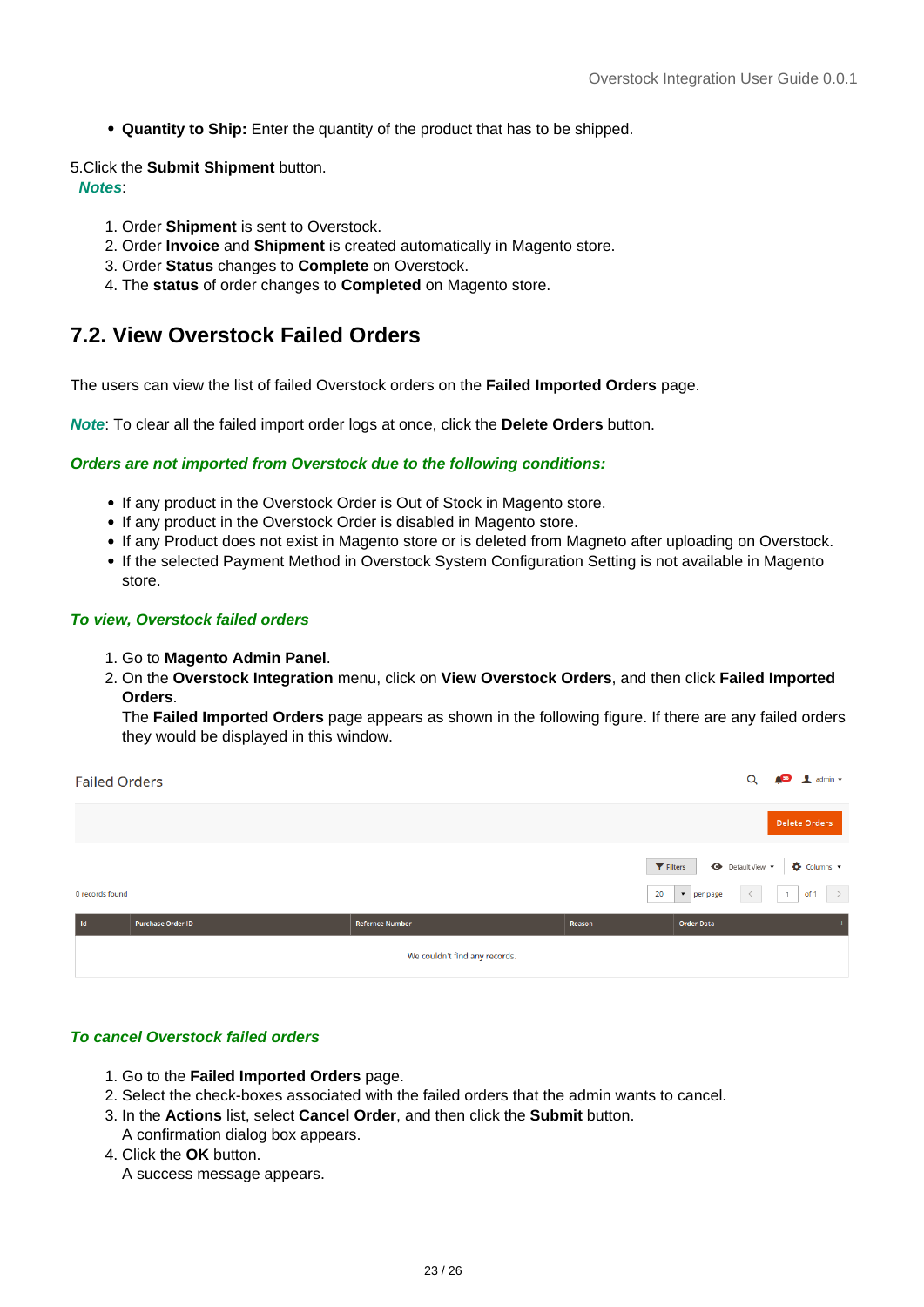#### <span id="page-23-0"></span>**To delete Overstock failed orders**

- 1. Go to the **Failed Imported Orders** page.
- 2. Select the check-boxes associated with the failed orders that the admin wants to delete.
- 3. In the **Actions** list, select **Delete Order**, and then click the **Submit** button.
	- The order is deleted and a success message appears.

### **8. Overstock Cron**

Overstock-Magento store Integration, an extension developed by CedCommerce, is a one-stop integration that establishes a synchronization of inventory, price, other details for product creation and its management between Magento® store and Overstock with the help of Crons.

#### **The user can view the following details:**

- Sears Cron Details
- Cron Status

### **8.1. Overstock Cron Details**

The **Cron Logs** page displays all the Cron details scheduled in Overstock.

#### **To view the Overstock Cron details**

- 1. Go to **Magento Admin** Panel.
- 2. On the **Overstock Integration** menu, click **Cron Logs**.
	- The **Cron Logs** page appears as shown in the following figure:

| Q<br><b>Magento Crons</b> |                   |                              |                |                           |                     |                     | $admin$ $\star$            |                                        |
|---------------------------|-------------------|------------------------------|----------------|---------------------------|---------------------|---------------------|----------------------------|----------------------------------------|
|                           |                   |                              |                |                           |                     |                     |                            | Columns +<br>Filters                   |
|                           | 228 records found |                              |                |                           |                     |                     | $\bullet$   per page<br>20 | $\rightarrow$<br>of 12<br>$\mathbf{1}$ |
| □▼                        | Id                | <b>Job Code</b>              | <b>Status</b>  | <b>Messages</b>           | <b>Created At</b>   | <b>Scheduled At</b> | <b>Executed At</b>         | <b>Finished At</b>                     |
|                           | 4364              | ced_overstock_inventory_cron | pending        |                           | 2018-02-09 00:33:02 | 2018-02-09 00:45:00 |                            |                                        |
| H                         | 4396              | ced_walmart_inventory_cron   | pending        |                           | 2018-02-09 00:42:03 | 2018-02-09 00:45:00 |                            |                                        |
| п                         | 4399              | indexer_reindex_all_invalid  | pending        |                           | 2018-02-09 00:44:03 | 2018-02-09 00:44:00 |                            |                                        |
| ш                         | 4400              | indexer_update_all_views     | pending        |                           | 2018-02-09 00:44:03 | 2018-02-09 00:44:00 |                            |                                        |
| п                         | 4204              | ced_overstock_feeds_cron     | running        |                           | 2018-02-08 23:46:03 | 2018-02-09 00:00:00 | 2018-02-09 00:00:02        |                                        |
| п                         | 4264              | indexer_reindex_all_invalid  | missed         | Too late for the schedule | 2018-02-08 23:59:03 | 2018-02-08 23:59:00 |                            |                                        |
| п                         | 4265              | indexer_update_all_views     | missed         | Too late for the schedule | 2018-02-08 23:59:03 | 2018-02-08 23:59:00 |                            |                                        |
|                           | 4183              | indexer_reindex_all_invalid  | <b>SUCCESS</b> |                           | 2018-02-08 23:38:03 | 2018-02-08 23:38:00 | 2018-02-08 23:39:03        | 2018-02-08 23:39:03                    |
| L.                        | 4184              | indexer_update_all_views     | <b>SUCCESS</b> |                           | 2018-02-08 23:38:03 | 2018-02-08 23:38:00 | 2018-02-08 23:39:03        | 2018-02-08 23:39:03                    |
|                           | 4149              | ced_jet_cron                 | <b>SUCCESS</b> |                           | 2018-02-08 23:31:02 | 2018-02-08 23:40:00 | 2018-02-08 23:40:02        | 2018-02-08 23:40:03                    |
| H                         | 4150              | ced_jet_fail_orders          | success        |                           | 2018-02-08 23:31:02 | 2018-02-08 23:40:00 | 2018-02-08 23:40:03        | 2018-02-08 23:40:03                    |

### **8.2. Cron Status**